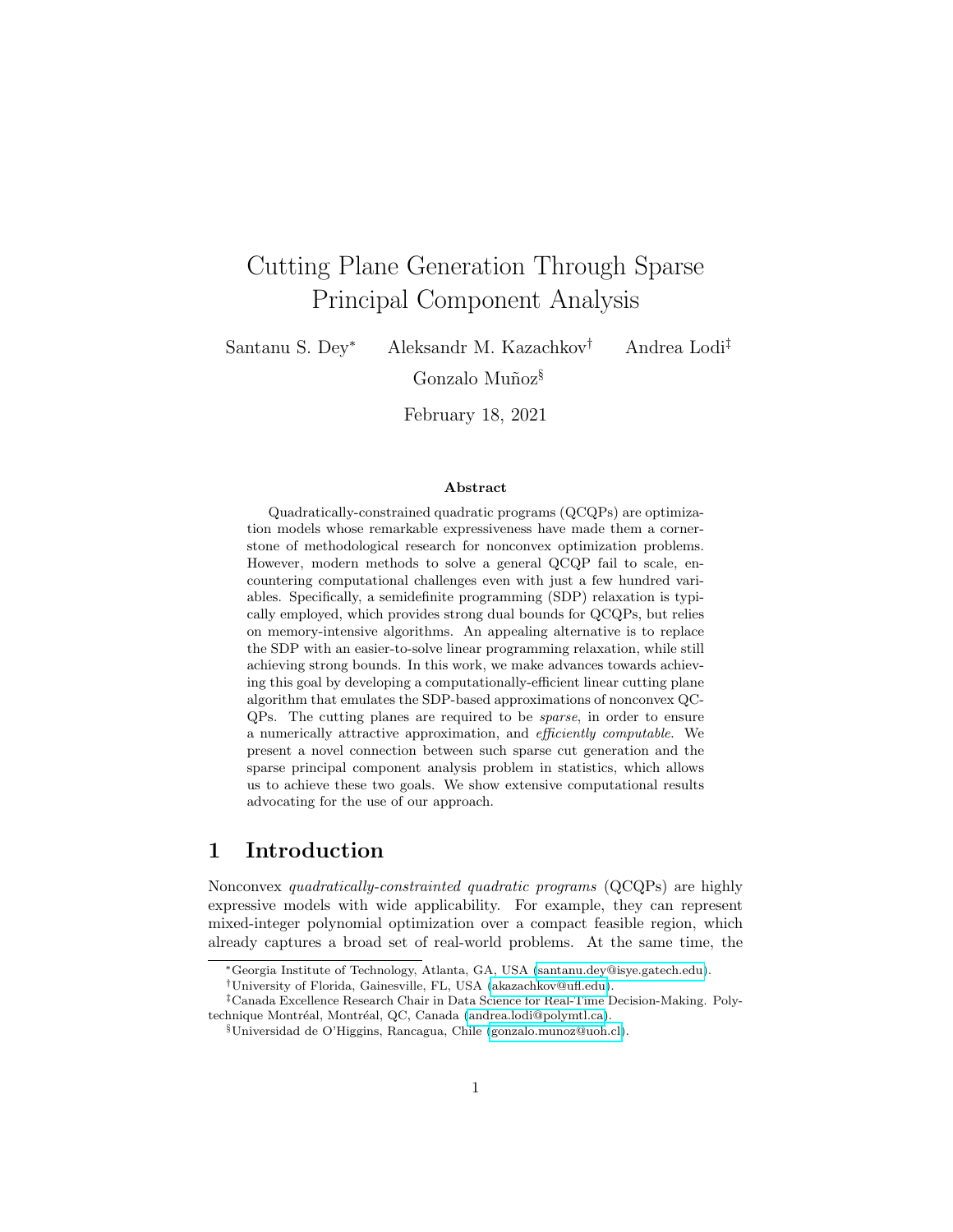flexible modeling capabilities of QCQPs imply steep computational challenges involved in designing practical general-purpose techniques for these problems.

One successful approach for solving QCQPs is based on cutting planes, or cuts, in which a more computationally tractable relaxation of the initial QCQP is formulated and then iteratively refined. Although there exist numerous families of cuts for QCQPs (see, for example,  $[12, 13, 17, 42, 43, 48, 51]$  $[12, 13, 17, 42, 43, 48, 51]$  $[12, 13, 17, 42, 43, 48, 51]$  $[12, 13, 17, 42, 43, 48, 51]$  $[12, 13, 17, 42, 43, 48, 51]$  $[12, 13, 17, 42, 43, 48, 51]$  $[12, 13, 17, 42, 43, 48, 51]$ ), we focus on understanding and improving the performance of sequential linear cutting plane methods for solving QCQPs, which have the advantage over more complex cutting surfaces in that linear relaxations can be more easily embedded in intelligent search of the feasible region, such as spatial branch and bound [\[33\]](#page-28-0).

One crucial aspect that has been largely underexplored for QCQPs is the effect of cut sparsity, in terms of the number of nonzero coefficients involved in the cut, on computational performance. Sparsity can be exploited by most modern linear programming solvers to obtain significant speedups; see for example, results and discussion in [\[1,](#page-26-1) [8,](#page-26-2) [25,](#page-27-2) [26,](#page-27-3) [47,](#page-29-4) [55\]](#page-29-5). While denser cuts are typically stronger, they also significantly increase the time required to solve the resulting relaxations and are associated with tailing off effects, in which numerical issues impair convergence.

We investigate this tradeoff between strength of dense cuts and potential speedup using sparse cuts, by developing an understanding of which cuts to generate and apply, with the goals of quickly improving the relaxation quality while encouraging favorable computational speed and convergence properties. Prior work has attempted to convert dense cuts into sparse ones [\[45\]](#page-29-6); in contrast, we draw a connection to literature from statistics on *sparse principal component* analysis (SPCA), in order to directly generate sparse cuts based on where they can best tighten the current relaxation. Sparse cuts generated in this manner have recently been shown to have promising strength in a computational study by Baltean-Lugojan et al. [\[5\]](#page-26-3). We substantially expand on those results through extensive computational experiments on larger-scale instances in which we evaluate sparse cuts, compared to dense ones, in terms of their strength, convergence properties, and effect on solution time.

Concretely, we consider nonconvex QCQPs of the form

<span id="page-1-1"></span><span id="page-1-0"></span>
$$
\min_{x \in \mathbb{R}^n} \quad x^{\mathsf{T}} Q_0 x + c_0^{\mathsf{T}} x \n\quad x^{\mathsf{T}} Q_i x + c_i^{\mathsf{T}} x + d_i \le 0 \qquad i = 1, \dots, m.
$$
\n(QCQP)

The main computational difficulties that arise in solving [\(QCQP\)](#page-1-0) are due to lack of convexity and numerical instability associated with nonlinear expressions. One method to overcome these hurdles that has garnered considerable attention is based on semidefinite programming (SDP).

The standard SDP relaxation of [\(QCQP\)](#page-1-0), due to Shor [\[50\]](#page-29-7), is obtained by adding new variables  $X_{ij}$ ,  $1 \leq i \leq j \leq n$ , to replace and represent the bilinear terms  $x_i x_j$  in [\(QCQP\)](#page-1-0), and then relaxing the nonconvex condition  $X = x x^{\mathsf{T}}$ ,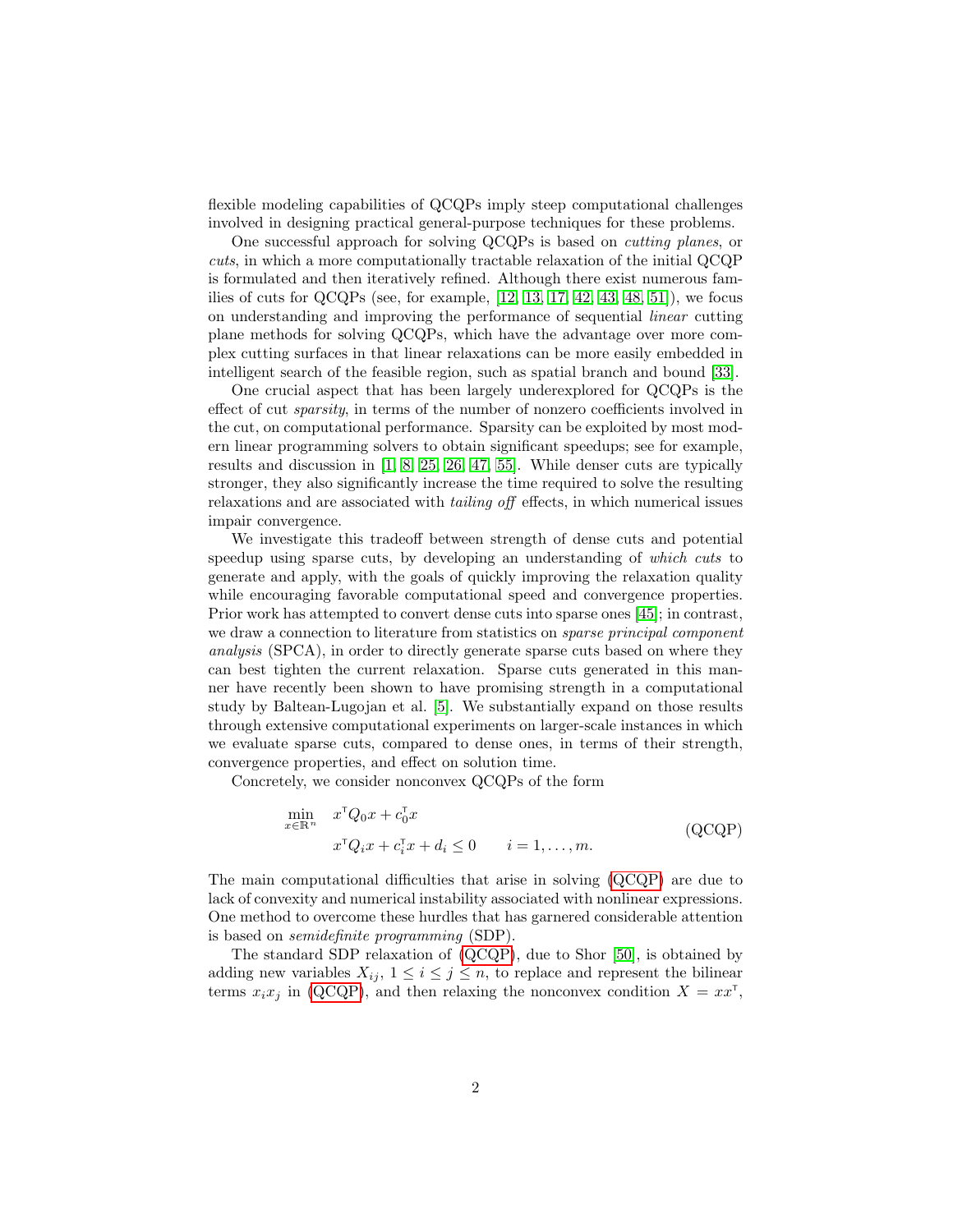yielding

 $x,$ 

$$
\min_{x,X} \langle X, Q_0 \rangle + c_0^{\mathsf{T}} x \langle X, Q_i \rangle + c_i^{\mathsf{T}} x + d_i \le 0 \qquad i = 1, ..., m
$$
\n
$$
\langle X, Q_i \rangle + c_i^{\mathsf{T}} x + d_i \le 0 \qquad i = 1, ..., m
$$
\n
$$
(SDP)
$$

The constraint  $X - xx^{\mathsf{T}} \succeq 0$  is typically expressed, by Schur's complement, as

<span id="page-2-0"></span>
$$
\left[\begin{array}{cc} 1 & x^{\mathsf{T}} \\ x & X \end{array}\right] \succeq 0. \tag{1}
$$

The SDP relaxation is then typically further refined by adding the well-known linear McCormick inequalities [\[40\]](#page-28-1), to obtain better bounds.

It has been shown that [\(SDP\)](#page-2-0) can provide tight approximations to the optimal value of [\(QCQP\)](#page-1-0); some notable examples of such strong performance are the maximum cut problem ( $MAXCUT$ ) [\[30\]](#page-28-2), optimal power flow [\[37\]](#page-28-3), and boxconstrained quadratic programs (BoxQP) [\[2,](#page-26-4) [17,](#page-27-1) [19,](#page-27-4) [60\]](#page-30-0). We also refer the reader to [\[20,](#page-27-5) [56\]](#page-30-1) and references therein for exactness results regarding the SDP relaxation.

Our goal goes beyond solving the SDP and obtaining a good dual bound: we would like to obtain an *outer approximation* of the original set that can mimic the strength of the SDP relaxation, but that is lightweight and linear. This way, it can be embedded in a branching scheme with ease in order to solve the original QCQP instance to provable optimality.

In principle, to approximate the SDP relaxation [\(SDP\)](#page-2-0), one can exploit the maturity of linear programming (LP) solvers by iteratively refining LP relaxations of [\(SDP\)](#page-2-0) in a cutting-plane fashion [\[49\]](#page-29-8). Consider a first LP relaxation of [\(SDP\)](#page-2-0), obtained by removing the SDP constraint and adding the McCormick inequalities  $[40]:$  $[40]:$ <sup>[1](#page-2-1)</sup>

<span id="page-2-4"></span>
$$
\min_{x,X} \langle X, Q_0 \rangle + c_0^{\mathsf{T}} x
$$
\n
$$
\langle X, Q_i \rangle + c_i^{\mathsf{T}} x + d_i \le 0 \qquad i = 1, ..., m
$$
\nMcCormick inequalities.

\n
$$
(LP)
$$

Let  $(\tilde{x}, \tilde{X})$  denote an optimal solution to this relaxation. Throughout the paper, we will refer to the matrix  $M(x, X)$  $M(x, X)$  for a given  $(x, X) \in \mathbb{R}^n \times \mathbb{R}^{\binom{n}{2}+n}$ , which we define as  $\overline{a}$ 

<span id="page-2-5"></span>
$$
M(x, X) := \left[ \begin{array}{cc} 1 & x^{\mathrm{T}} \\ x & X \end{array} \right]. \tag{M}
$$

For notational convenience, we define

<span id="page-2-3"></span><span id="page-2-2"></span>
$$
\tilde{M} := M(\tilde{x}, \tilde{X}).\tag{M}
$$

<span id="page-2-1"></span><sup>&</sup>lt;sup>1</sup>The explicit form for the McCormick inequalities is not consequential for this paper, aside from them being linear. In fact, our results apply more generally, e.g., if the initial LP relaxation is strengthened with any valid linear inequalities for [\(QCQP\)](#page-1-0).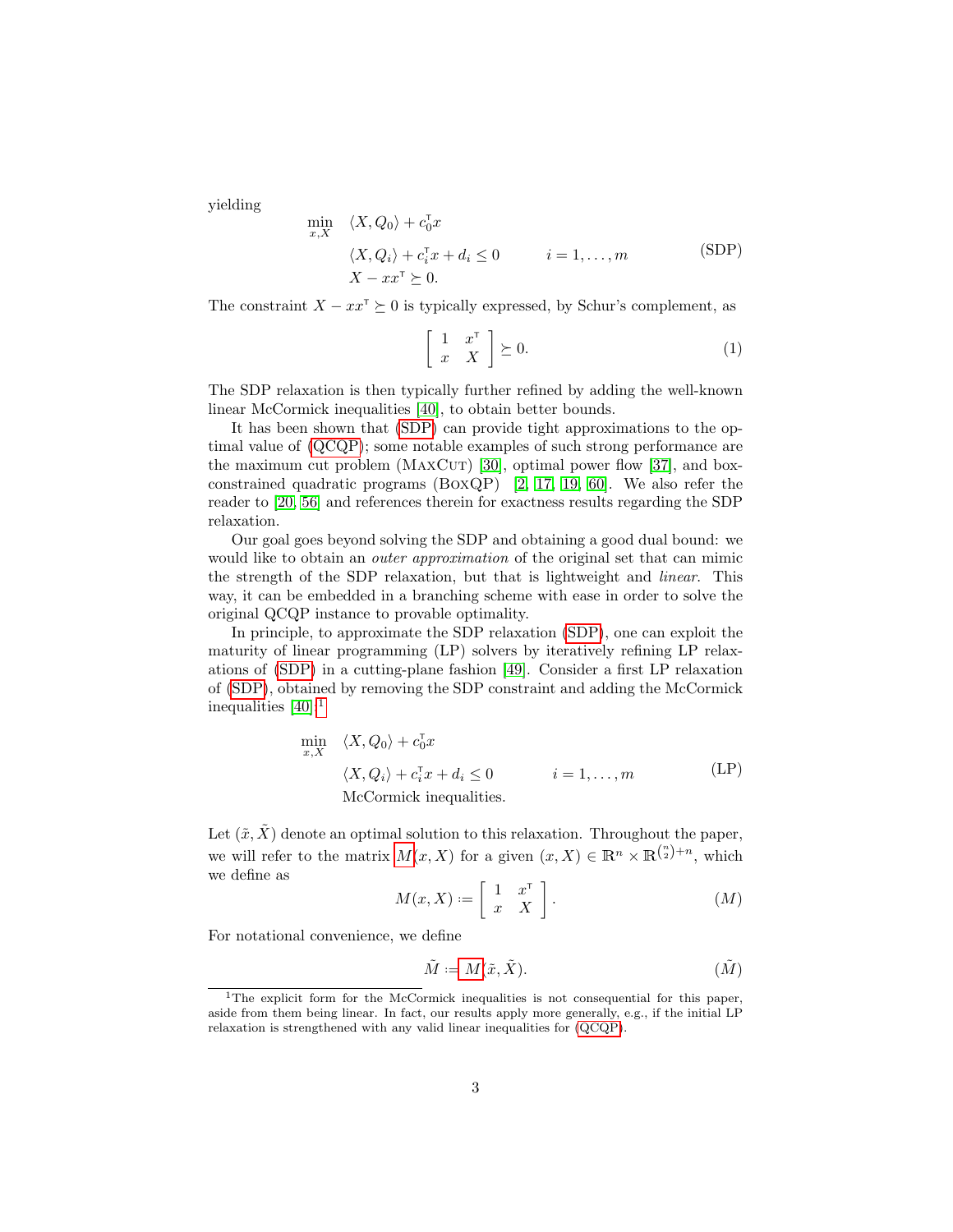If  $\tilde{M} \succeq 0$  $\tilde{M} \succeq 0$  $\tilde{M} \succeq 0$ , then [\(SDP\)](#page-2-0) is solved. Otherwise, we can efficiently find a vector  $v \in \mathbb{R}^{n+1}$  such that

$$
v^{\mathsf{T}} \tilde{M} v < 0,
$$

e.g., an eigenvector of  $\tilde{M}$  $\tilde{M}$  $\tilde{M}$  with negative eigenvalue. Then, the *linear* inequality

$$
\left\langle vv^{\mathsf{T}}, \begin{bmatrix} 1 & x^{\mathsf{T}} \\ x & X \end{bmatrix} \right\rangle \ge 0 \tag{2}
$$

is valid for [\(SDP\)](#page-2-0) and cuts off  $(\tilde{x}, \tilde{X})$ . This procedure can be viewed as a finite approximation of the semi-infinite outer description of the positive semidefinite (PSD) cone:

$$
M \succeq 0 \iff \langle vv^{\mathsf{T}}, M \rangle \ge 0 \quad \forall v \in \mathbb{R}^{n+1}.
$$
 (3)

This family of cutting planes has been considered before (see [\[5,](#page-26-3) [6,](#page-26-5) [45,](#page-29-6) [49\]](#page-29-8)), and the main drawback has been repeatedly acknowledged: the vector  $v$  will typically be dense, which can cause numerical instability in the LP after adding many cuts of the form [\(2\)](#page-2-4). Fukuda et al. [\[29\]](#page-28-4) provide one way of avoiding this issue, in the presence of structured sparsity of the objective and linear constraints in [\(SDP\)](#page-2-0). Under such structured sparsity, one can (without any loss in relaxation quality) replace [\(1\)](#page-1-1), the PSD requirement on the full matrix  $M(x, X)$  $M(x, X)$ , with the requirement that a set of small principal submatrices of  $M(x, X)$  $M(x, X)$  is PSD, which implies that it suffices to only add the cuts of type  $(2)$ associated with the eigenvectors of those principal submatrices.

We instead follow a different direction, in which we directly enforce a target sparsity, say  $k$ , on the vector  $v$ . This involves searching for a  $v$  such that

<span id="page-3-0"></span>
$$
v^{\mathsf{T}}\tilde{M}v < 0 \quad \text{and} \quad \|v\|_{0} := |\text{supp}(v)| \le k,\tag{4}
$$

where  $\text{supp}(v)$  denotes the nonzero entries of v and  $|\cdot|$  is the cardinality operator. We call a vector  $v \in \mathbb{R}^{n+1}$  a k-sparse-eigencut if it satisfies [\(4\)](#page-3-0), and if the  $k$ -length vector obtained by only taking the nonzero elements of  $v$  is a unit eigenvector of the principal submatrix of  $M$  defined on the indices in supp(v).

Contributions We formulate the problem of finding a k-sparse-eigencut, or determining if none exists, as an optimization problem and show that it is equivalent to Sparse Principal Component Analysis (SPCA). This implies the problem is  $\mathcal{NP}$ -hard, and from the results of Blekherman et al. [\[9\]](#page-26-6), we observe that there exist matrices where k-sparse-eigencuts exist, but there are no  $(k-1)$ sparse-eigencuts. In spite of these negative worst-case results, the same connection with SPCA allows us to use an empirically-strong heuristic for this problem to efficiently compute one strong  $k$ -sparse-eigencut in practice. We then devise a novel scheme to compute multiple k-sparse-eigencuts for a given  $M$ , and we conduct extensive computational experiments using a cutting plane approach. Our results strongly advocate for the importance of sparsity, and show that a lightweight polyhedral approach can successfully approximate the quality of SDP-based approaches.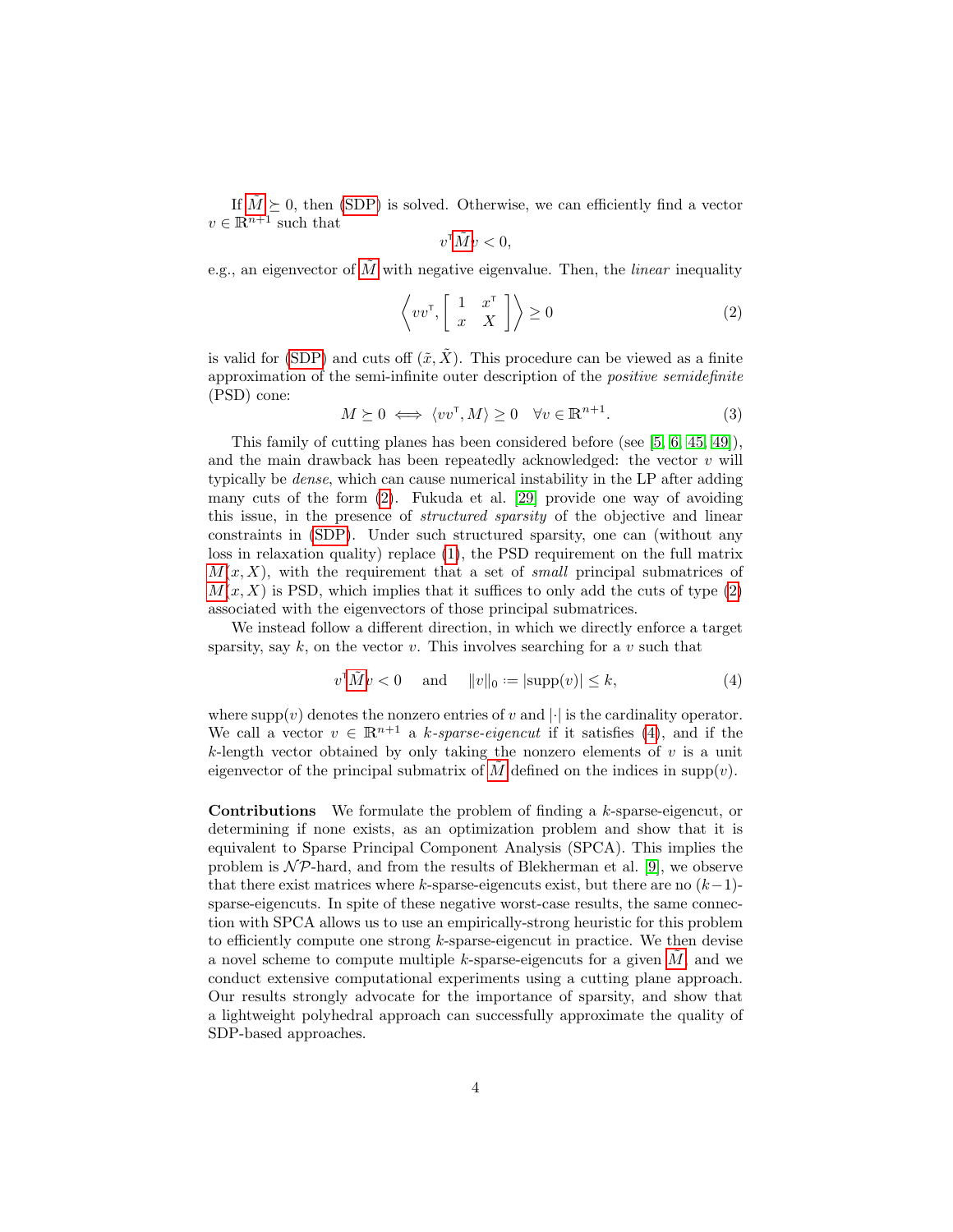**Notation** We define  $[n] := \{1, \ldots, n\}$ . The cardinality of a set I is denoted by |I|. We denote the set of *n*-dimensional vectors with real entries by  $\mathbb{R}^n$ , and the set of  $n \times n$  real-valued matrices by  $\mathbb{R}^{n \times n}$ . For  $v \in \mathbb{R}^n$ ,  $||v||_0$  denotes the number of nonzero entries in v. We use  $\langle \cdot, \cdot \rangle$  to represent the matrix inner-product. For a matrix  $X \in \mathbb{R}^{n \times n}$  and  $I \subseteq [n]$ , we let  $X_I$  be the principal submatrix of X given by the columns and rows indexed by  $I$ . Similarly,  $v_I$  will be the vector corresponding to the entries of v indexed by  $I$ . We denote by  $S_{+}^{n}$  the cone of  $n \times n$  PSD matrices. For an  $n \times n$  matrix X, we also use  $X \succeq 0$  to denote  $X \in \mathcal{S}_{+}^{n}$ . We let  $\mathcal{S}_{+}^{n,k}$  denote the cone of  $n \times n$  matrices such that every  $k \times k$ principal submatrix is PSD; that is,

$$
\mathcal{S}_{+}^{n,k} := \{ X \in \mathbb{R}^{n \times n} : X_I \in \mathcal{S}_{+}^k, \forall I \subseteq [n], |I| = k \}.
$$

# 2 Literature review

Given the vast literature involving cutting planes for nonconvex QCQPs, here we restrict ourselves to reviewing approaches which rely on the structure

<span id="page-4-0"></span>
$$
X = xx^{\mathsf{T}}, \, x \in [\ell, u], \tag{5}
$$

in order to derive inequalities. We refer the reader to [\[12\]](#page-26-0) for a survey on cutting planes methods for nonlinear optimization.

Historically, the main limitation of using the SDP relaxation [\(SDP\)](#page-2-0) has been its lack of scalability, but significant progress has been made on this front; see, for example, [\[18,](#page-27-6) [62\]](#page-30-2). One way to alleviate the computational burden of the SDP is leveraging structured sparsity. When the bilinear terms are represented as edges of a graph, and this graph is close to being a tree, one can use the framework of Fukuda et al. [\[29\]](#page-28-4) to avoid imposing [\(1\)](#page-1-1) on a large matrix, and instead enforce the PSD requirement over small submatrices. We refer the reader to [\[35,](#page-28-5) [36,](#page-28-6) [54\]](#page-29-9) and references therein for other approaches exposing structured sparsity from an SDP perspective.

The most common way to exploit [\(5\)](#page-4-0) is by adding the McCormick inequal-ities [\[40\]](#page-28-1). These are valid inequalities derived from each equality  $X_{i,j} = x_i x_j$ and variable bounds. Using these inequalities can provide strong relaxations in combination with the SDP constraint  $(1)$  [\[2,](#page-26-4) [16,](#page-27-7) [17,](#page-27-1) [19,](#page-27-4) [60\]](#page-30-0).

More generally, in the presence of [\(5\)](#page-4-0), one can use valid inequalities for the Boolean Quadric Polytope [\[44\]](#page-29-10) in order to obtain valid inequalities for [\(QCQP\)](#page-1-0). Their strong computational performance for BoxQP was shown by Bonami et al. [\[11\]](#page-26-7). See also [\[14,](#page-27-8) [17,](#page-27-1) [59\]](#page-30-3) and [\[13,](#page-27-0) [23,](#page-27-9) [27,](#page-28-7) [46\]](#page-29-11) for cuts that are valid for the convex hull of side constraints together with [\(5\)](#page-4-0).

An alternative way to generate cuts in the presence of [\(5\)](#page-4-0) is through the construction of convex sets whose interior does not intersect the feasible region. These sets can be used via the intersection cut [\[4,](#page-26-8) [52\]](#page-29-12) framework in order to construct valid inequalities. The work in the papers [\[6,](#page-26-5) [7,](#page-26-9) [22,](#page-27-10) [43\]](#page-29-1) falls in this category. Bienstock et al. [\[7\]](#page-26-9) introduce the concept of outer-product-free sets as convex sets of matrices that do not include any matrix of the form  $X = xx^{\perp}$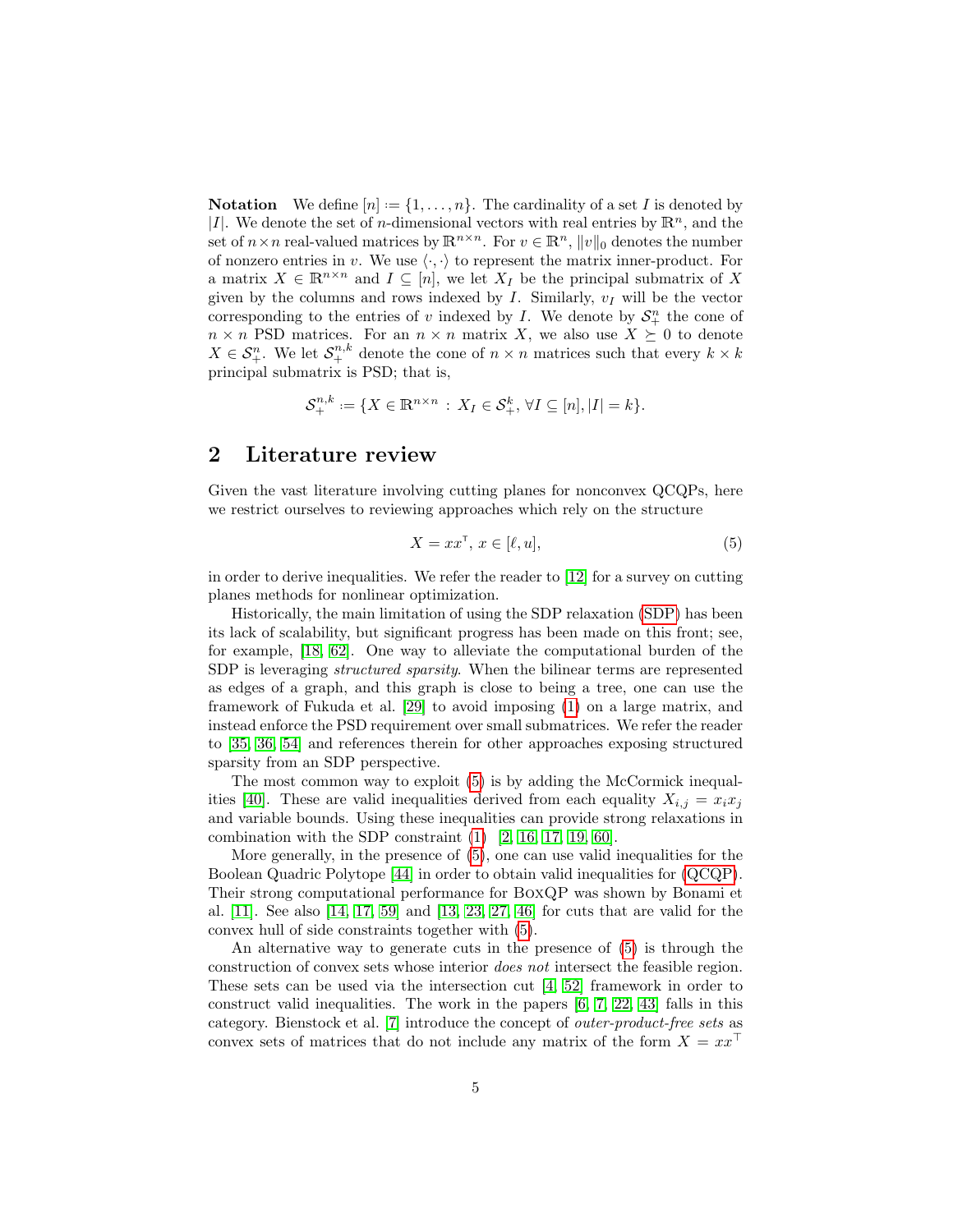in its interior. Fischetti and Monaci [\[28\]](#page-28-8) construct bilinear-free sets through a bound disjunction and McCormick inequalities.

In contrast to the techniques mentioned above, which would cut through the constraint [\(1\)](#page-1-1), we derive valid inequalities for the semidefinite relaxation of  $X = xx^{\dagger}$  in [\(5\)](#page-4-0), in which this constraint is replaced with [\(1\)](#page-1-1). The inequalities we construct are valid for  $\{(x, X) : M(x, X) \geq 0\}$  $\{(x, X) : M(x, X) \geq 0\}$  $\{(x, X) : M(x, X) \geq 0\}$ , and additionally are required to be sparse. There are two papers that propose a similar methodology. Qualizza et al. [\[45\]](#page-29-6) look for k-sparse-eigencuts by iteratively setting to zero the components of a dense eigenvector until reaching the target sparsity. Baltean-Lugojan et al. [\[5\]](#page-26-3) use a neural network in order to select a promising  $k \times k$  submatrix of  $M(x, X)$  $M(x, X)$ , for  $k \leq 6$ , to compute a k-sparse-eigencut for the problem. A theoretical analysis on the quality achieved by  $k$ -sparse-eigencuts was recently provided in [\[9,](#page-26-6) [10\]](#page-26-10). The authors provide upper and lower bounds on the distance between  $S^n_+$  and  $S^{n,k}_+$ .

# 3 The k-sparse separation problem and SPCA

We seek a k-sparse-eigencut violated by  $(\tilde{x}, \tilde{X})$ , which can be thought of as an optimal solution to [\(LP\)](#page-2-5) or a different relaxation, in which  $\tilde{M} \not\succeq 0$  $\tilde{M} \not\succeq 0$  $\tilde{M} \not\succeq 0$ . This is equivalent to determining if  $\tilde{M} \in \mathcal{S}_{+}^{n,k}$  $\tilde{M} \in \mathcal{S}_{+}^{n,k}$  $\tilde{M} \in \mathcal{S}_{+}^{n,k}$ , since it can easily seen that

$$
A \in \mathcal{S}_{+}^{n,k} \iff v^{\mathsf{T}}Av \ge 0 \quad \forall v \in \mathbb{R}^{n}, ||v||_{0} \le k.
$$

Finding a k-sparse-eigencut, or determining if none exists, is closely related to the SPCA problem, which we define next.

**Definition 1.** Given a matrix  $A \in S^{n+1}_+$  and a sparsity level  $k \in \mathbb{N}$ , the k-Sparse Principal Component Analysis (k-SPCA) problem is defined as

<span id="page-5-1"></span>
$$
\max_{v \in \mathbb{R}^{n+1}} v^{\mathsf{T}} Av
$$
  

$$
||v||_2 = 1
$$
  

$$
||v||_0 \le k.
$$
 (6)

Its decision version reads: given  $A \in S^{n+1}_+$ ,  $k \in \mathbb{N}$ , and  $K \in \mathbb{R}_{\geq 0}$ , determine *if there exists*  $v \in \mathbb{R}^n$  *such that* 

<span id="page-5-0"></span>
$$
||v||_2 = 1, \quad ||v||_0 \le k, \quad v^{\mathsf{T}}Av > K. \tag{7}
$$

We begin by showing that one can reduce the decision version of the SPCA problem to determining if a k-sparse-eigencut exists. The proof is trivial.

**Proposition 1.** Let  $A \in S^{n+1}_+$ ,  $k \in \mathbb{N}$  and  $K \in \mathbb{R}$ . A vector v satisfies [\(7\)](#page-5-0) if and only if v is a k-sparse-eigencut of  $\tilde{A}$  defined as

$$
\tilde{A} := KI - A,
$$

where I is the  $(n + 1) \times (n + 1)$  identity.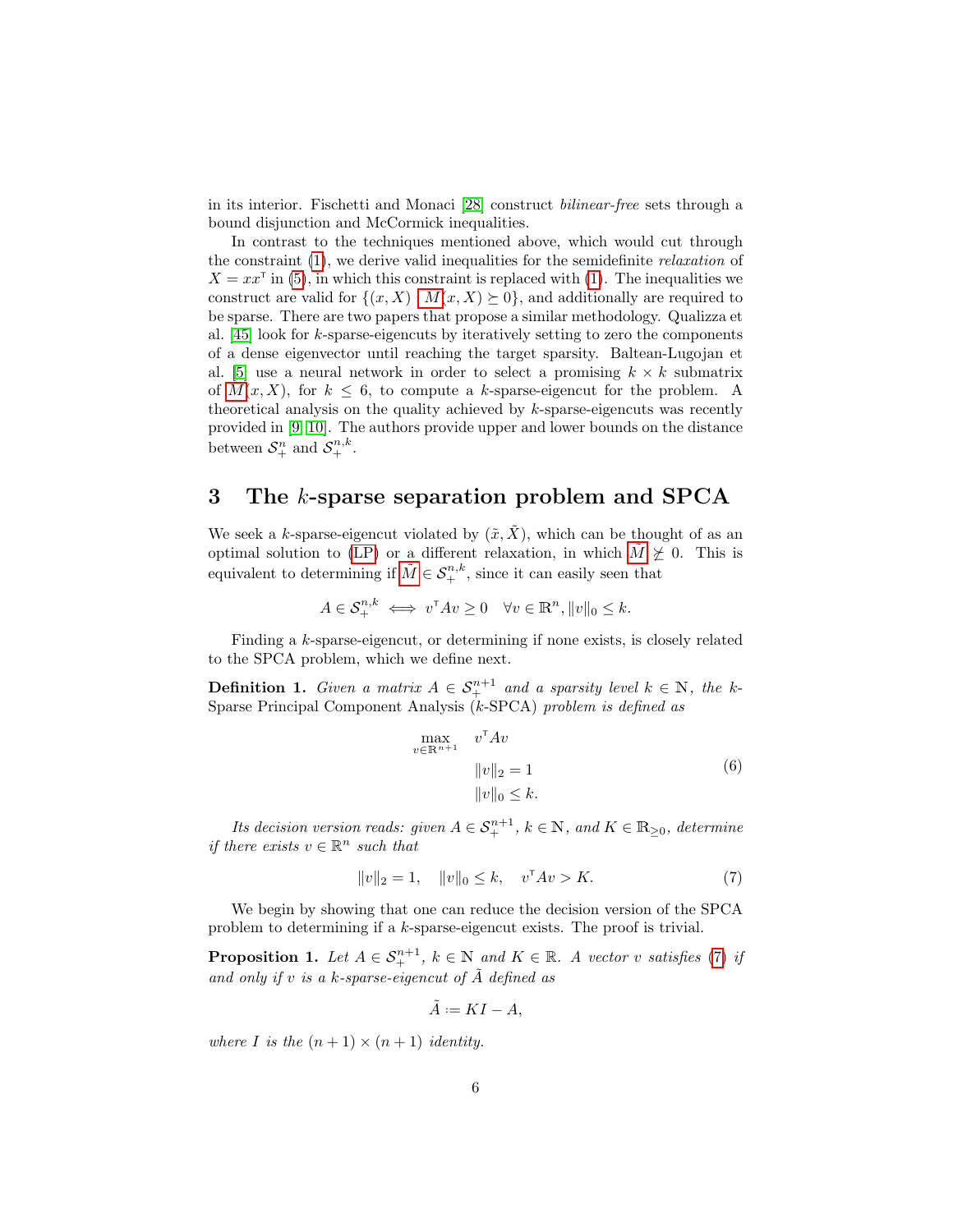This immediately implies that finding a k-sparse-eigencut is  $N\mathcal{P}$ -hard [\[39\]](#page-28-9). Although we cannot hope for an efficient algorithm for finding our proposed cuts, SPCA is a well-studied problem and efficient practical heuristics exist [\[3,](#page-26-11) [24,](#page-27-11) [34,](#page-28-10) [38,](#page-28-11) [61\]](#page-30-4). We pursue the connection of our separation problem and SPCA through the problem of finding the most violated k-sparse-eigencut:

<span id="page-6-0"></span>
$$
\min_{v \in \mathbb{R}^{n+1}} v^{\mathsf{T}} \tilde{M} v
$$
  

$$
||v||_2 = 1
$$
  

$$
||v||_0 \le k.
$$
 (8)

If the value of  $(8)$  is negative, we obtain a valid k-sparse-eigencut, and otherwise, none exists. Whenever the matrix  $M$  is negative semidefinite, problem [\(8\)](#page-6-0) is exactly a k-SPCA problem as [\(6\)](#page-5-1). In our case, however, we are interested in studying the problem with no assumption over  $M$ . Lemma [1](#page-6-1) shows that, in any case, [\(8\)](#page-6-0) is equivalent to [\(6\)](#page-5-1).

<span id="page-6-1"></span>**Lemma 1.** For every  $(\tilde{x}, \tilde{X}) \in \mathbb{R}^n \times \mathbb{R}^{\binom{n}{2}+n}$  and  $k \in \mathbb{N}$ , there exists a matrix  $A \succeq 0$  such that [\(8\)](#page-6-0) is equivalent to solving the k-SPCA problem [\(6\)](#page-5-1).

*Proof.* Let  $\lambda^{\max}$  be the largest eigenvalue of  $\tilde{M}$  $\tilde{M}$  $\tilde{M}$ . We can equivalently rewrite [\(8\)](#page-6-0) as

$$
\min_{v} \quad v^{\mathsf{T}}(\tilde{M} - \lambda^{\max} I)v + \lambda^{\max} v^{\mathsf{T}} v
$$

$$
||v||_2 = 1
$$

$$
||v||_0 \le k,
$$

with I the  $(n + 1) \times (n + 1)$  identity matrix. Since  $||v||_2 = 1$ , the above is equivalent to

$$
\lambda^{\max} - \max_{v} \quad v^{\text{T}}(\lambda^{\max}I - \tilde{M})v
$$

$$
||v||_2 = 1
$$

$$
||v||_0 \le k.
$$

It easy to see that  $\lambda^{\max}I - \tilde{M}$  $\lambda^{\max}I - \tilde{M}$  $\lambda^{\max}I - \tilde{M}$  is positive semidefinite. We define  $A = \lambda^{\max}I - \tilde{M}$ and conclude that [\(8\)](#page-6-0) is equivalent to an SPCA problem.

Due to the  $\mathcal{NP}$ -hardness results discussed above, it is unlikely there exists a polynomial-time algorithm to compute a separating k-sparse-eigencut. However, one could still hope to always find a good cut independently of the computing time involved. The following example, constructed by Blekherman et al. [\[9\]](#page-26-6), shows that this cannot be done in general.

<span id="page-6-2"></span>**Example 1.** Consider the  $n \times n$  matrix  $G(a, b)$  defined by as the matrix with b in the diagonal entries and  $-a$  in the off-diagonal entries, for some  $a, b \ge 0$ .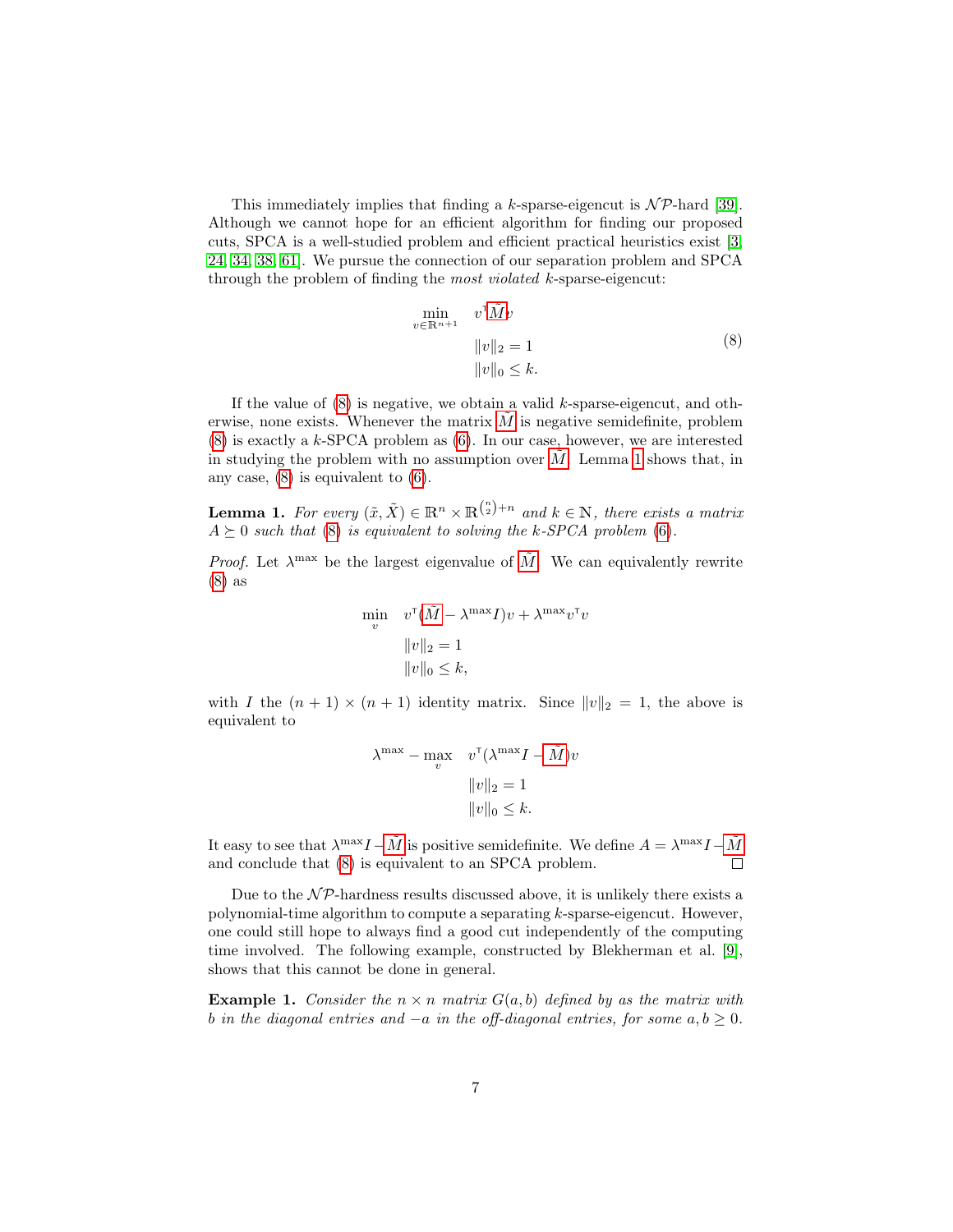That is,  $G(a, b)$  takes the form

$$
G(a,b) = \begin{bmatrix} b & -a & \cdots & -a \\ -a & b & \cdots & -a \\ \vdots & \vdots & \ddots & \vdots \\ -a & \cdots & -a & b \end{bmatrix}.
$$

The results in  $[9]$  show that if a, b are such that

$$
(k-1)a \le b < (n-1)a,
$$

then all  $k \times k$  submatrices of  $G(a, b)$  are PSD, but  $G(a, b) \neq 0$ . In other words, even if a given  $n \times n$  matrix is not PSD, there is no guarantee that an  $(n-1)$ -<br>sparse-eigencut exists. sparse-eigencut exists.

In Example [1,](#page-6-2) the matrix  $G(a, b)$  is dense, and one may naturally wonder if the same result holds for a sparse matrix, since in this case one might expect it would be easier to find sparse cuts. The next example shows that no such hope can be realized in general.

**Example 2.** Consider now a  $n \times n$  matrix defined as  $G(a, b)$  and let  $m \in \mathbb{N}$ . Let  $N = nm$  and define the block diagonal  $N \times N$  matrix  $\hat{G}(a, b)$  whose blocks are given by  $G(a, b)$ , with sparsity  $1/m$ .

Since  $G(a, b) \succeq 0$  if and only if  $G(a, b) \succeq 0$ , it suffices to consider

$$
(n-2)a \le b < (n-1)a
$$

in order to obtain that  $\tilde{G}(a, b) \not\succeq 0$ . In this case, the existence of n-sparseeigencuts is guaranteed, but there is no  $(n-1)$ -sparse-eigencut.

While the above examples are negative results, they are only informing us that we cannot hope to devise an efficient method that will work in the worst case. In practice, the story might be different. In the following, we analyze the empirical performance of these cuts.

# <span id="page-7-0"></span>4 Empirical expressiveness of k-sparse-eigencuts

The computational hardness of solving  $(8)$  to find a k-sparse-eigencut lies in selecting an optimal support, i.e., where the nonzeroes in the solution should be. If the support of size  $k$  of an optimal solution of  $(8)$  is known, finding the actual optimal solution reduces to computing an eigendecomposition of the corresponding  $k \times k$  submatrix of [M](#page-2-3). This support selection is what Baltean-Lugojan et al. [\[5\]](#page-26-3) tackle via a neural network. Their results suggest that  $k$ sparse-eigencuts can substantially close the gap between the optimal values of [\(LP\)](#page-2-5) and the SDP relaxation with McCormick inequalities added. However, for our purposes, we desire a more refined analysis of the expressiveness, or modeling power, of k-sparse-eigencuts, particularly in comparison to the performance of dense eigencuts.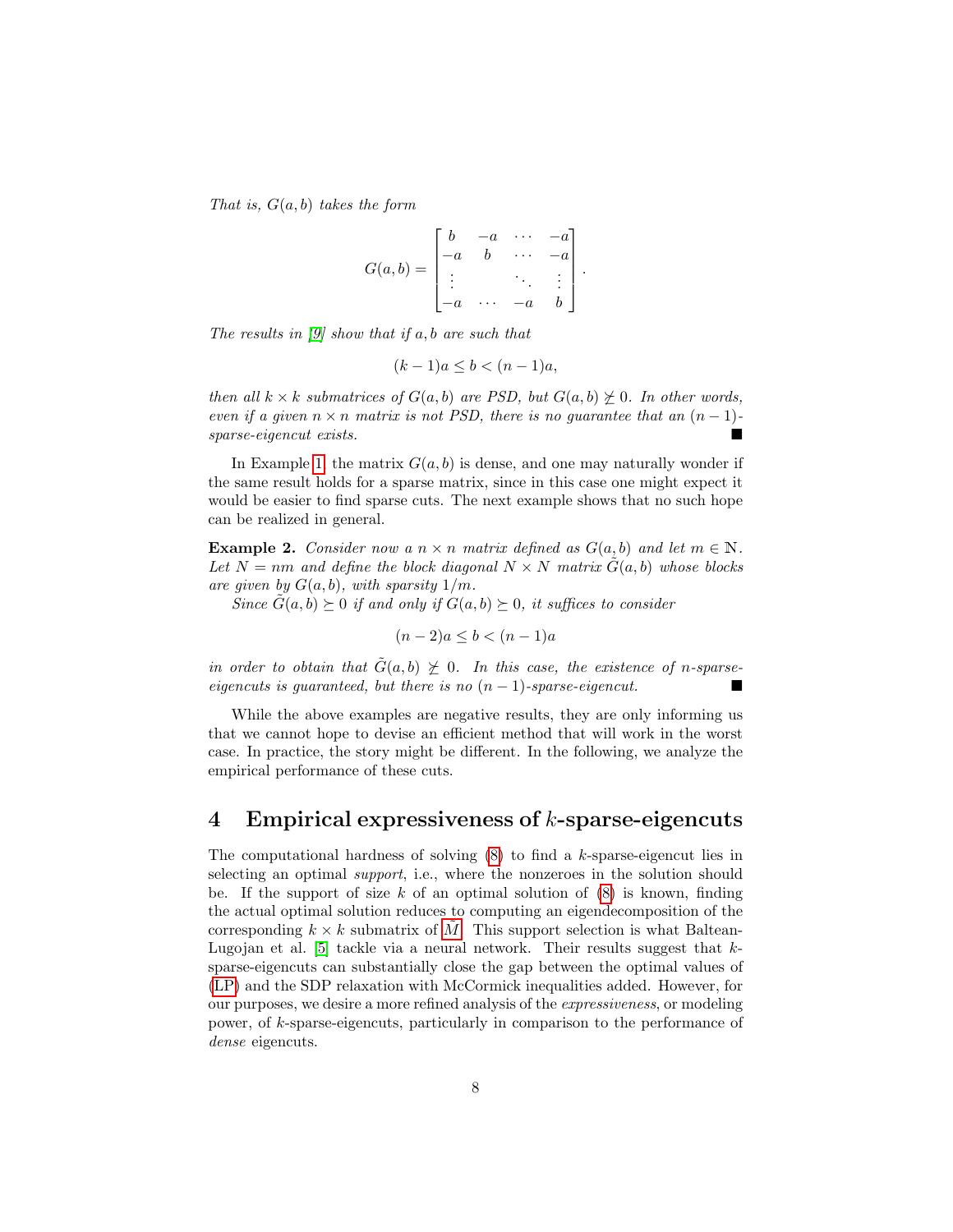In this section, we perform experiments with low-dimensional instances for which we can exhaustively enumerate all  $\binom{n+1}{k}$  possible supports, to compute cuts via the eigendecompositions of all possible  $k \times k$  principal submatrices of  $M$ . Our goal is to answer the following questions:

Question 1. What is the right number of k-sparse-eigencuts to add?

Question 2. What is the appropriate level of sparsity,  $k$ , to use?

<span id="page-8-0"></span>Question 3. Given a budget on the number of cuts we can add, can we efficiently identify a set of strong k-sparse-eigencuts?

To this end, first, in Section [4.3.1,](#page-9-0) we evaluate how much a single k-sparseeigencut can improve the dual bound in an optimization problem. Then, in Section [4.3.2,](#page-10-0) we assess how much the dual bound improves if we add multiple k-sparse-eigencuts, including all possible cuts of this type, or only a limited number of cuts. To answer Question [3,](#page-8-0) we examine metrics by which a good set of eigencuts can be selected, in order to find a few k-sparse-eigencuts that are responsible for most of the bound improvement.

The answer to these questions motivate the choices we make in our main algorithm, Algorithm [1,](#page-12-0) which is presented in Section [6.](#page-15-0) Specifically, the enumeration experiments justify how many sparse cuts we should generate at each round, and whether or not we should allow the use of a few dense eigencuts.

### 4.1 Experimental setup for enumeration experiments

We consider three low-dimensional instances of the BOXQP library [\[15,](#page-27-12) [53\]](#page-29-13): spar30-060-1, spar30-080-1 and spar030-100-1; these have the form

$$
\min_{x} x^{\mathsf{T}} Q x + c^{\mathsf{T}} x
$$

$$
x \in [0, 1]^n
$$

with  $Q \not\succeq 0$ . For these instances,  $n = 30$ , and the second number in their names (60, 80, and 100) indicates (roughly) the percentage of nonzero entries in Q. While for succinctness we report on only these three instances, we obtained similar outcomes with other instances from the family.

For each instance, we first solve the LP relaxation [\(LP\)](#page-2-5) of [\(SDP\)](#page-2-0). As before, let  $(\tilde{x}, X)$  be an optimal solution to this LP. Then, we enumerate all possible  $\binom{n+1}{k}$  supports for  $k = 4$ , and compute eigenvectors for all negative eigenvalues of the corresponding  $k \times k$  submatrix of [M](#page-2-3). We also compute *dense* cuts, which are just eigenvectors of all negative eigenvalues of  $M$ . We only add one round of cuts. A round of cuts is obtained from a given LP solution, without adding any new cuts to the LP and reoptimizing to get a new solution.

We implemented the enumeration code in C++. We use the Eigen library [\[31\]](#page-28-12) for linear algebra computations and the LP solver is Gurobi 9.0 [\[32\]](#page-28-13). In order to measure relaxation quality, we also solve the SDP relaxation [\(SDP\)](#page-2-0) using the C++ Fusion API of MOSEK version 9.2 [\[41\]](#page-28-14).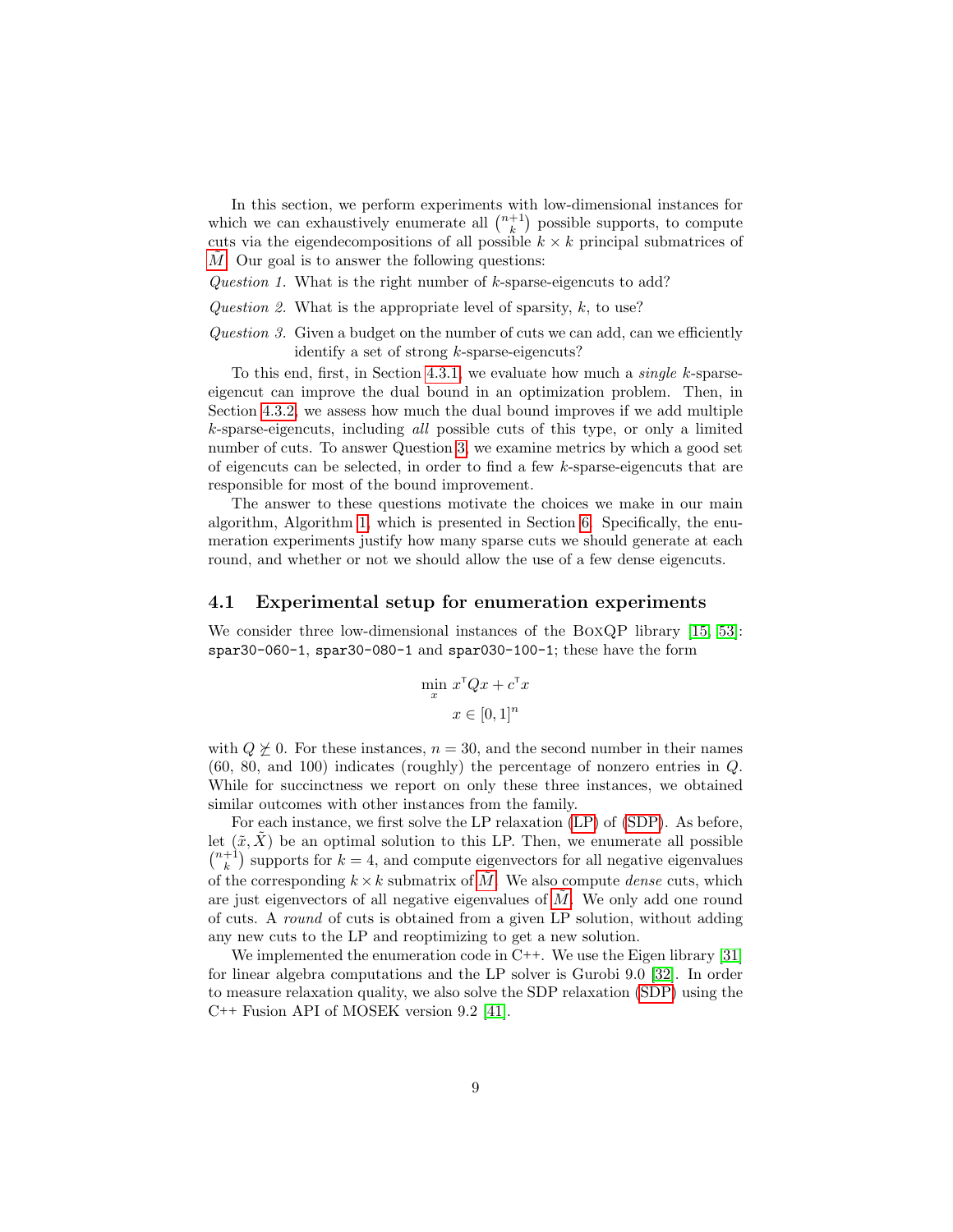Table 1: Percent gap closed by k-sparse-eigencuts from a single support, contrasted with requiring a single  $k \times k$  principal submatrix to be PSD, and with adding dense cuts.

<span id="page-9-1"></span>

|                                          | $1$ -supp-cuts $1$ -supp-PSD |  |      |                            |  |
|------------------------------------------|------------------------------|--|------|----------------------------|--|
| Instance                                 |                              |  |      | Max Avg Max Avg Dense cuts |  |
| spar30-060-1 $3.37$ $0.25$ $3.69$        |                              |  | 0.31 | 38.77                      |  |
| spar30-080-1 $4.19$ $0.57$ $4.83$        |                              |  | 0.75 | 49.31                      |  |
| spar30-100-1 $4.56$ $0.95$ $4.95$ $1.20$ |                              |  |      | 60.94                      |  |

### 4.2 Performance measures

We measure strength through the commonly used *gap closed*. Let us denote the initial [\(LP\)](#page-2-5) optimal value as  $LP_{opt}$  and the SDP optimal value of [\(SDP\)](#page-2-0) with McCormick inequalities as  $SDP_{opt}$ , which is an upper bound on the value any set of eigencuts can achieve. For a subsequent LP relaxation  $LP'$ , obtained by adding additional cuts to the base LP, the gap closed  $GC(\text{LP}')$  is

$$
GC(\text{LP}') = 100 \times \frac{\text{LP}'_{\text{opt}} - \text{LP}_{\text{opt}}}{\text{SDP}_{\text{opt}} - \text{LP}_{\text{opt}}}.
$$

Given an optimal solution  $(\tilde{x}, \tilde{X})$  to the initial LP relaxation and an eigencut of the form [\(2\)](#page-2-4), that is,  $\langle vv^{\dagger}, \tilde{M} \rangle \geq 0$  $\langle vv^{\dagger}, \tilde{M} \rangle \geq 0$  $\langle vv^{\dagger}, \tilde{M} \rangle \geq 0$ , the *violation* is the nonnegative number  $-\langle vv^{\mathsf{T}}, \tilde{M} \rangle$  $-\langle vv^{\mathsf{T}}, \tilde{M} \rangle$  $-\langle vv^{\mathsf{T}}, \tilde{M} \rangle$ . In all our experiments,  $||v||_2 = 1$ , making the violation of different cutting planes comparable.

While we focus on relaxation strength in this section, we apply more comprehensive quality metrics, including solution time, in the more extensive experiments of Section [6.](#page-15-0)

### 4.3 Results

#### <span id="page-9-0"></span>4.3.1 Single support reports

In Table [1,](#page-9-1) for  $k = 4$ , we summarize how much gap is closed by a single  $k \times$ k principal submatrix through cuts, compared to requiring that submatrix is PSD and to dense cuts. The columns labeled 1-supp-cuts show the maximum and average gap closed when all k-sparse-eigencuts for a single  $k \times k$  support are added to [\(LP\)](#page-2-5). The columns labeled 1-supp-PSD show the maximum and average gap closed when a single  $k \times k$  support is imposed to be PSD. The column labeled Dense cuts shows the gap closed by adding all dense cuts.

From this table, we draw several conclusions. First, we see that convexifying a single  $k \times k$  principal submatrix has only limited impact on gap closed. Adding a PSD requirement for one  $k \times k$  submatrix never closes more than 5% of the gap, and the average is usually around  $1\%$ . The corresponding k-sparse-eigencuts also do not perform well in this case, though the gap closed from a round of cuts is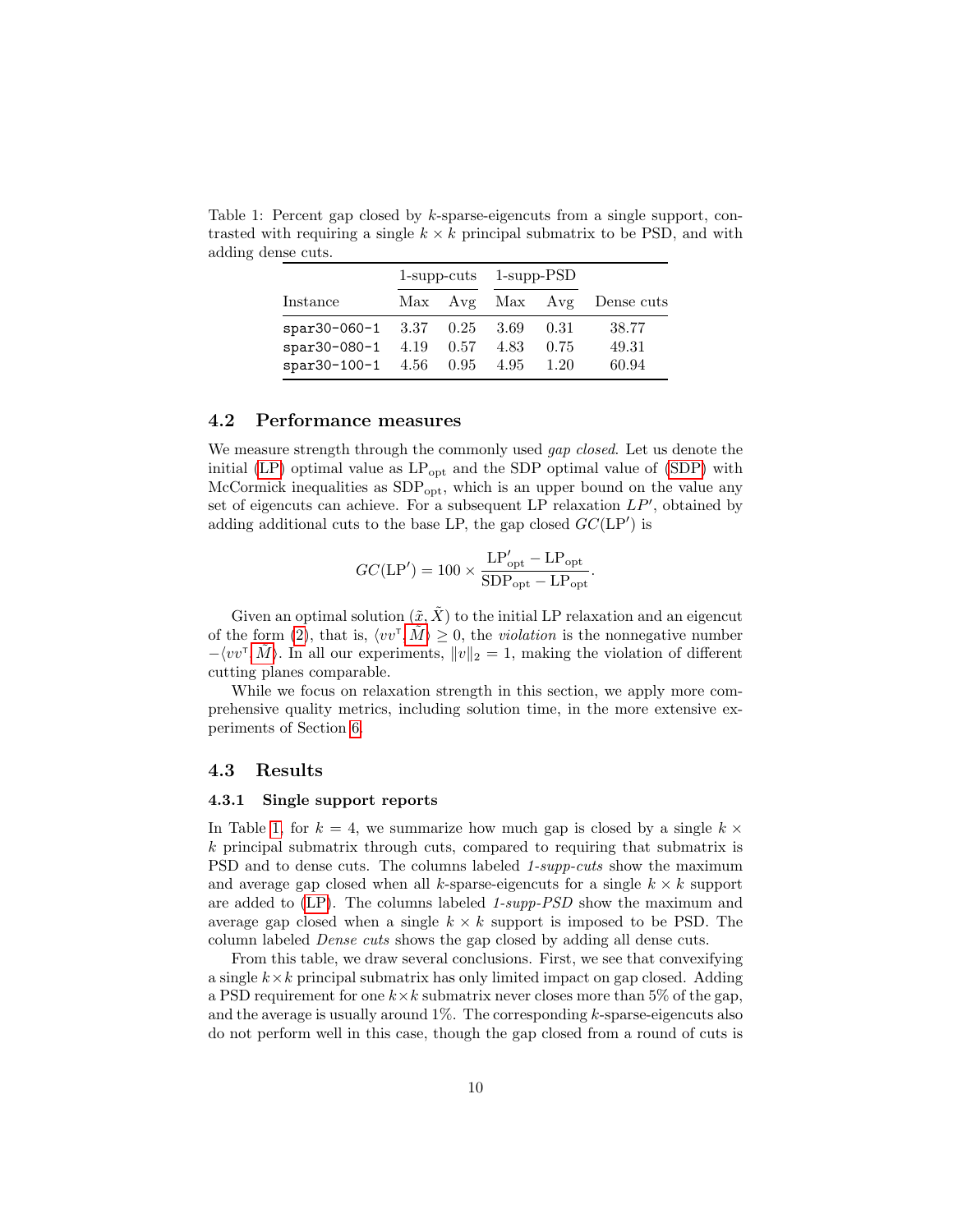<span id="page-10-1"></span>Table 2: Percent gap closed when multiple supports are used to generate ksparse-eigencuts, contrasted with requiring the corresponding principal submatrices to be PSD, and with adding dense cuts.

|                      | $k$ -cuts |             |                |       | $k$ -PSD  |            |  |
|----------------------|-----------|-------------|----------------|-------|-----------|------------|--|
| Instance             | All       | Top $(gap)$ | Top (viol) All |       | Top (psd) | Dense cuts |  |
| spar30-060-1 $50.51$ |           | 31.46       | 18.93          | 61.31 | 44.38     | 38.77      |  |
| $spr30-080-1$ 80.95  |           | 63.20       | 42.03          | 91.53 | 84.08     | 49.31      |  |
| $spr30-100-1$ 87.84  |           | 63.29       | 66.01          | 95.32 | 82.51     | 60.94      |  |

not significantly different from the gap closed by imposing a single submatrix to be PSD. Second, the performance of dense cuts is remarkable: a large percentage of the gap is closed with only one round of cuts, which for these instances is 14–16 cuts. Lastly, there is a trend that, overall, cuts are more effective in dense instances. This is somewhat expected: the larger the number of zeros in the objective, the less the objective value will change when a sparse support is convexified. However, the strength of sparse cuts from a single support, as a proportion of the gap closed by dense cuts, is higher in sparser instances.

#### <span id="page-10-0"></span>4.3.2 Multiple support reports

The single-support experiments suggest that, in order to have some impact with k-sparse-eigencuts, adding cuts across many supports simultaneously is necessary. This raises the question of which supports to use, given that, in practice, we have a budget on the number of cuts we can add. We examine this in our next set of experiments, in which we evaluate different support selection criteria. We assign a score to each of the 31,465 supports, then select the top 5% of supports (1,574 supports) having the highest score.

The scores we test for each support are: (1)  $gap$ , which is the change in objective value when all  $k$ -sparse-eigencuts from that support are added; (2) *violation*, which is the maximum violation of any  $k$ -sparse-eigencut from that support; and (3) psd, which denotes the change in objective value after adding the PSD requirement on that support. We include both gap and violation as scores, because violation is commonly used to measure the importance of a cut, due to it being cheap to compute relative to resolving an LP; hence, we are interested in evaluating whether violation is a good proxy for expected objective improvement in this setting.

Table [2](#page-10-1) shows the results. Columns  $2-4$ , with the heading k-cuts, give the gap closed by k-sparse-eigencuts when all possible such cuts are added, and when the top 5% of cuts are added, sorted by "gap" and "violation". Columns 5 and 6, with the heading k-PSD, show the gap closed when requiring  $k \times k$ principal submatrices are PSD, both for all such matrices, and for only the top 5% sorted by their "psd" score. Column 7 repeats the gap closed by dense cuts from Table [1.](#page-9-1)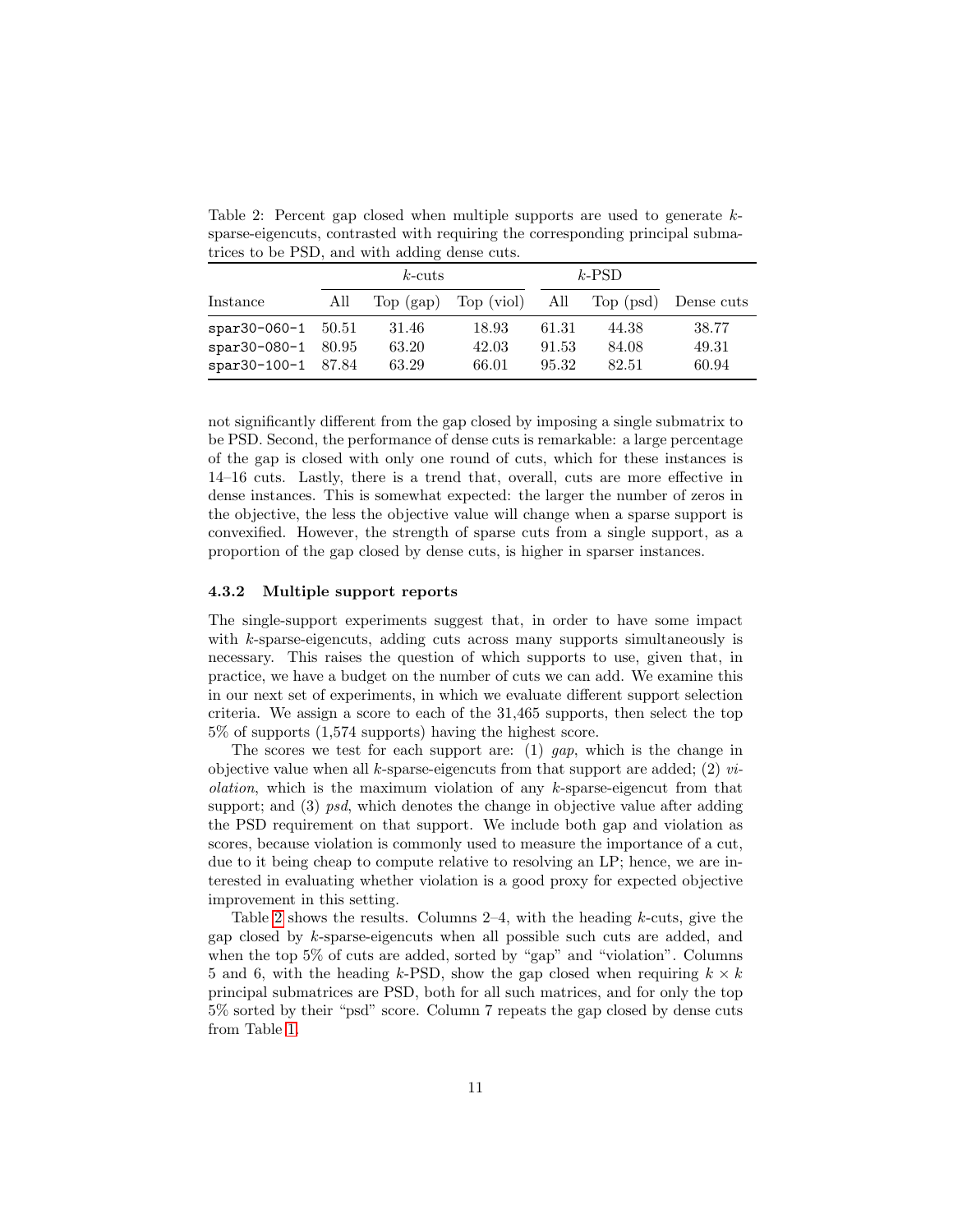From Table [2,](#page-10-1) we observe many interesting phenomena. First, we see that adding all sparse cuts significantly outperforms all dense cuts; however, while only 14–16 dense cuts are added per instance, the number of sparse cuts is in the thousands. On one hand this indicates sparse cuts can replicate the strength of dense cuts, but on the other hand, any speed advantages from resolving the LP with sparser cuts are likely to be negated by that many additional constraints. Second, adding cuts from only the top 5% of supports can achieve 60 to 77% of the gap closed by all supports. This indicates that, although multiple supports need to be considered to produce a strong relaxation, an intelligent choice of a small number of supports can suffice. Last, concerning the violation measure: while, on average, the selection of cuts via violation performs worse than its gap closed counterpart, it can happen, as in spar30-100-1, that the top 5% of supports sorted by violation together close more gap than if the top 5% of supports were chosen by their individual objective improvement.

### 4.4 Summary of enumeration experiments

We conclude this section with the high-level messages imparted by these experiments. First, k-sparse-eigencuts closely emulate, in strength, the addition of the PSD requirement to a support. Second, no single support has a significant effect in terms of gap closed. Therefore, one should find multiple supports that together perform well. Third, the violation of a cut presents a good and efficient heuristic for cut selection in this setting. Finally, dense cuts are remarkably strong, considering there are usually very few of them available.

We do not directly consider interactions among supports: that is, we score individual k-length subsets of  $[n + 1]$ , whereas it may be better to score, for example, pairs of supports, or otherwise incorporating combinatorial effects.

Since the experiments in this section required enumeration of all  $\binom{n+1}{k} \approx$  $\mathcal{O}((n+1)^k)$  possible sparse supports, the technique is not practical for even medium-size instances or moderate values of k. The same drawback is observed by Baltean-Lugojan et al. [\[5\]](#page-26-3); their neural-network-based approach can estimate if a given support will have a considerable effect (in terms of the cut generated), but they still need to enumerate supports for their evaluation. Our next goal is to effectively choose strong sets of sparse supports on the fly.

# 5 Computation of multiple sparse cuts

We develop an algorithm to compute multiple  $k$ -sparse-eigencuts for a given matrix  $M$ , using an oracle that can compute a single k-sparse-eigencut. We compare the performance of the cutting planes produced by this algorithm with the results of the previous low-dimensional enumeration experiments.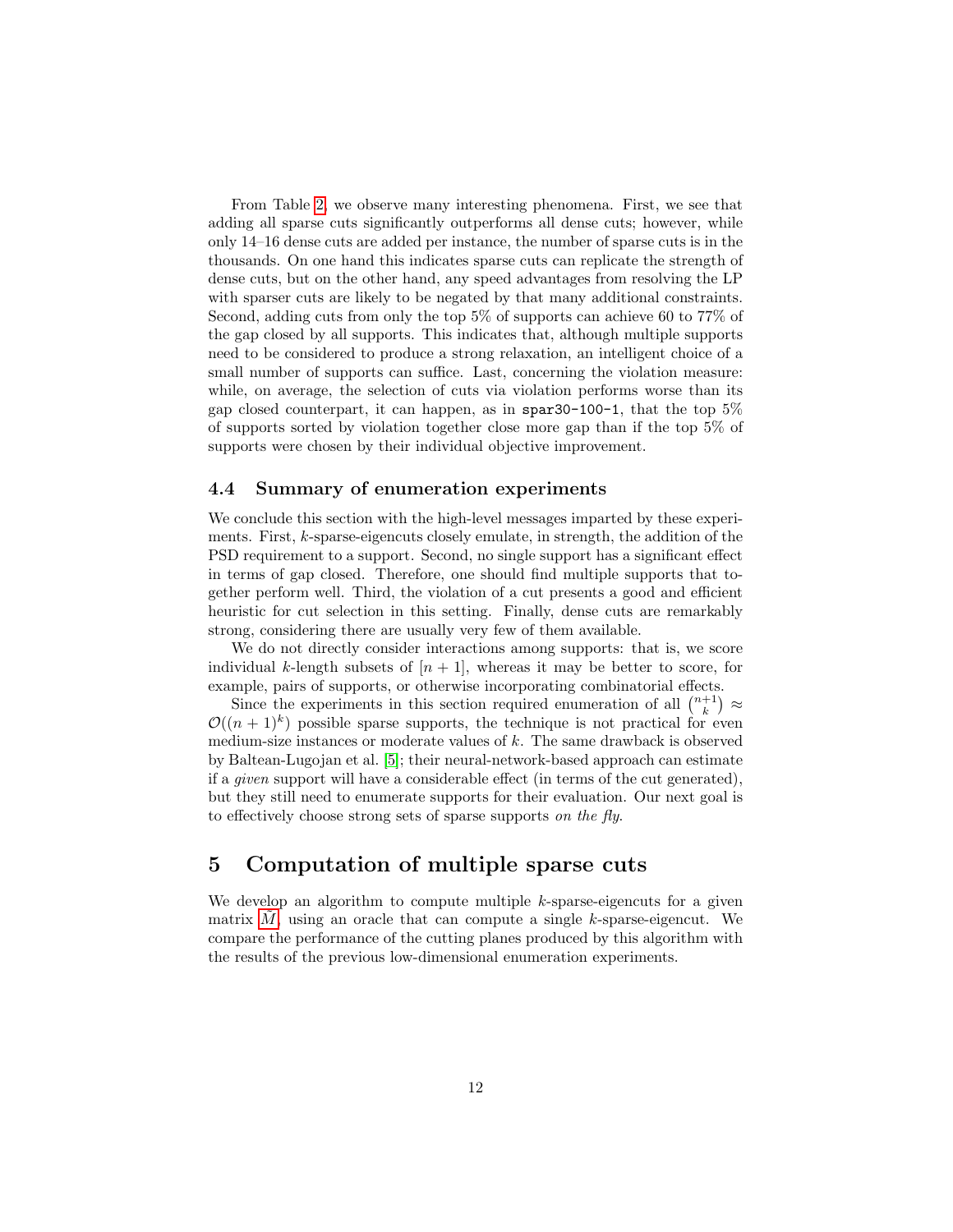### 5.1 Iterative k-sparse-eigencut computation

Our strategy to compute multiple sparse cuts starts with an oracle that efficiently returns a single cut with sparsity level  $k$ . Instead of using that cut directly, we take its support, say  $I$ , and we add all the k-sparse-eigencuts from  $\tilde{M}_I$  $\tilde{M}_I$  $\tilde{M}_I$ <sup>[2](#page-12-1)</sup> Lemma [2](#page-12-2) formally states that such cuts exist from  $\tilde{M}_I$ .

<span id="page-12-2"></span>**Lemma 2.** Let  $\tilde{M} \in \mathbb{R}^{(n+1)\times(n+1)}$  $\tilde{M} \in \mathbb{R}^{(n+1)\times(n+1)}$  $\tilde{M} \in \mathbb{R}^{(n+1)\times(n+1)}$  be a symmetric matrix, and suppose  $w \in$  $\mathbb{R}^{n+1}$  is such that  $w^{\mathsf{T}} \tilde{M} w < 0$ . Let  $I := \text{supp}(w)$ . The number of k-sparseeigencuts of  $\tilde{M}_I$  $\tilde{M}_I$  $\tilde{M}_I$  is between 1 and k.

*Proof.* The number of k-sparse-eigencuts from  $\tilde{M}_I$  $\tilde{M}_I$  $\tilde{M}_I$  depends on its number of negative eigenvalues. The result follows because the matrix  $\tilde{M}_I$  $\tilde{M}_I$  $\tilde{M}_I$  has at most k distinct unit eigenvectors, and at least one of those is associated with a negative eigenvalue. This second fact follows from the existence of a sparse cut using  $w$ , since  $0 > w^{\mathsf{T}} \tilde{M} w = w_I^{\mathsf{T}} \tilde{M}_I w_I$  $0 > w^{\mathsf{T}} \tilde{M} w = w_I^{\mathsf{T}} \tilde{M}_I w_I$  $0 > w^{\mathsf{T}} \tilde{M} w = w_I^{\mathsf{T}} \tilde{M}_I w_I$ , so that  $\tilde{M}_I$  is not positive semidefinite.  $\Box$ 

Based on the results in Section [4,](#page-7-0) we know that limiting ourselves to one support may lead to a weak set of cuts. The next question is how to use  $M$ to generate more cuts, having exhausted the ones from the initial support I. A natural first idea is to target a set of indices from  $[n+1]$  that is orthogonal to I, to diversify the areas of  $\tilde{M}$  $\tilde{M}$  $\tilde{M}$  being convexified. We implemented a version of this proposal, and on small- to medium-size BoxQP instances, there were encouraging results. However, this approach is unable to adequately capitalize on another observation from Section [4,](#page-7-0) that a sufficiently large number of sparse cuts can outperform dense cuts. For example, for a moderate sparsity level such as  $k = n/4$ , the orthogonal scheme can only generate up to 4 supports and n cuts (by Lemma [2\)](#page-12-2), while we desire more cuts from each iteration.

With that motivation, we present Algorithm [1,](#page-12-0) our strategy to compute multiple sparse cuts from  $\tilde{M}$  $\tilde{M}$  $\tilde{M}$ , without solving another LP. The oracle referenced within Algorithm [1](#page-12-0) solves  $(8)$ . It can be helpful for intuition to keep in mind the case that  $k = n + 1$  $k = n + 1$ , for which Algorithm 1 simply returns all eigenvectors with a negative eigenvalue in an eigendecomposition of the matrix.

<span id="page-12-0"></span>We now establish finiteness of this algorithm.

#### Lemma 3. Algorithm [1](#page-12-0) terminates in a finite number of iterations.

*Proof.* At each start of the while loop, the matrix  $M_I^i$  has signature<sup>[3](#page-12-3)</sup>  $(p, q)$ with  $q \ge 1$  (otherwise, the algorithm would have terminated), and  $M_I^{i+1}$  has signature  $(p, q-1)$ . Additionally, if an arbitrary  $k \times k$  principal submatrix  $M_S^i$ , with  $S \subseteq [n+1], |S| = k$ , has signature  $(p, q)$ , then  $M_S^{i+1}$  has signature  $(p', q')$ with  $q' \leq q$ . This is because  $M_S^{i+1}$  is obtained from adding a PSD matrix  $(-\lambda_i w_i w_i^{\intercal})$  to  $M_S^i$ .

Thus, at each step, the number of negative eigenvalues of every  $k \times k$  submatrix does not increase, and decreases strictly for at least one such submatrix.

<span id="page-12-1"></span> $2$ Adding all k-sparse-eigencuts, as opposed to just one per support, is shown to be effective in the computational results of Qualizza et al. [\[45\]](#page-29-6) with their Minor PSD cuts.

<span id="page-12-3"></span><sup>&</sup>lt;sup>3</sup>The signature of a matrix is  $(p, q)$  if it has p positive and q negative eigenvalues.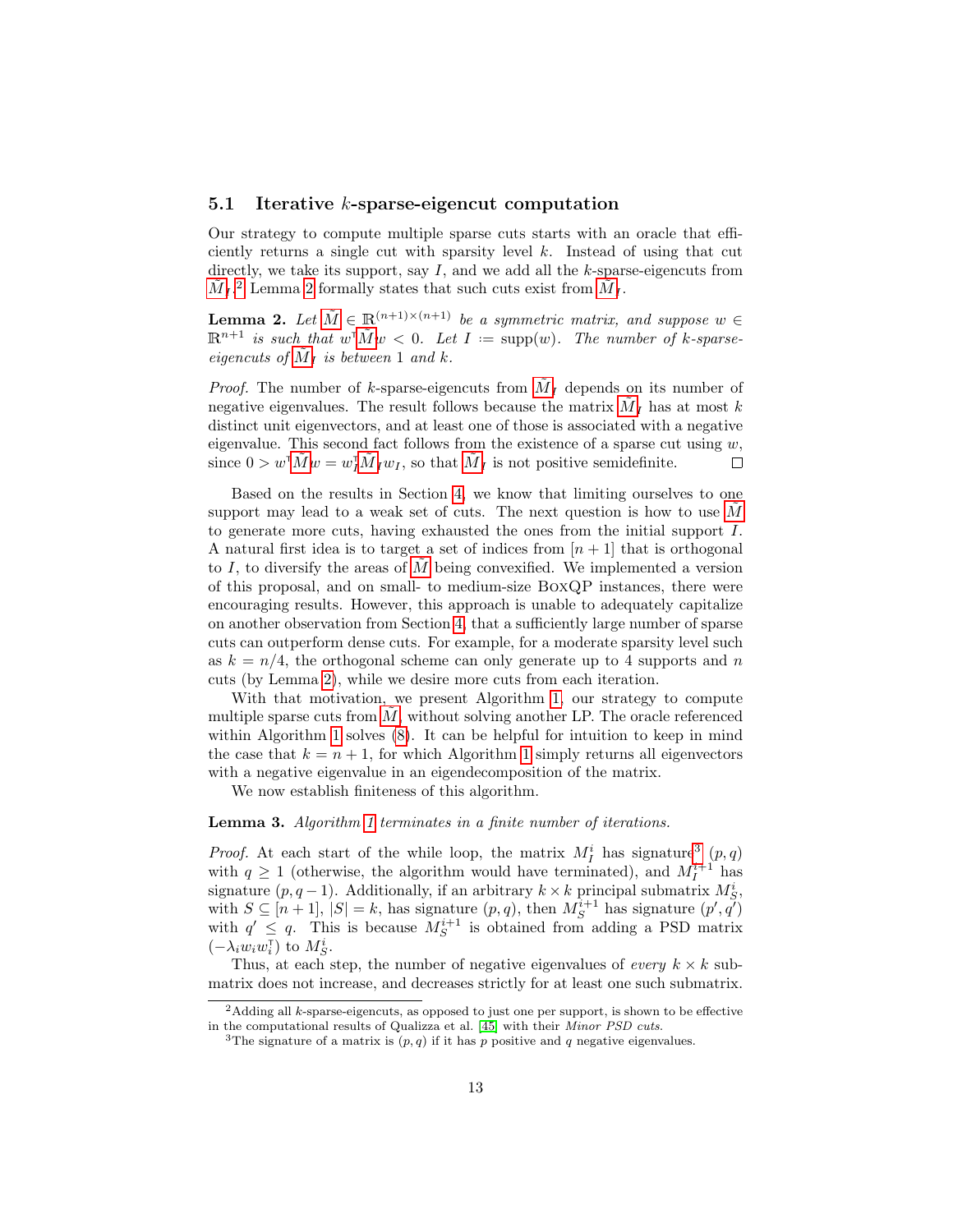**Algorithm 1:** SPARSEROUND( $\tilde{M}, k$ ): one round of k-sparse-eigencuts

**Input** : A matrix  $\tilde{M} \in \mathbb{R}^{(n+1)\times(n+1)}$  $\tilde{M} \in \mathbb{R}^{(n+1)\times(n+1)}$  $\tilde{M} \in \mathbb{R}^{(n+1)\times(n+1)}$  with  $\tilde{M} \not\succeq 0$ , and a sparsity level  $k \in \mathbb{N}$ . Parameters: MAXNUMSUPPORTS: maximum number of considered supports. ORACLE: oracle for solving  $(8)$ . **Output** : A sequence of k-sparse-eigencuts  $\{\tilde{w}_j\}_{j=1}^p$  such that  $\|\tilde{w}_j\|_2 = 1, \|\tilde{w}_j\|_0 \leq k$ , and  $\tilde{w}_j^{\mathsf{T}}\tilde{M}\tilde{w}_j < 0$  $\tilde{w}_j^{\mathsf{T}}\tilde{M}\tilde{w}_j < 0$  $\tilde{w}_j^{\mathsf{T}}\tilde{M}\tilde{w}_j < 0$ , for  $j \in [p]$ . 1 Initialize:  $p \leftarrow 0, i \leftarrow 1, M^1 \leftarrow \tilde{M}$  $p \leftarrow 0, i \leftarrow 1, M^1 \leftarrow \tilde{M}$  $p \leftarrow 0, i \leftarrow 1, M^1 \leftarrow \tilde{M}$ , and  $w \leftarrow \text{ORACLE}(M^1)$ ; 2 while  $w^\mathsf{T} M^i w < 0$  and  $i < \text{MaxNum}$  usepports do  $3 \mid I \leftarrow \text{supp}(w);$ 4 Let  $\lambda_i^{\min}$  and  $q_i$  denote the most negative eigenvalue, and associated unit eigenvector, of  $M_I^i$ ; 5 Let  $\tilde{w}_i$  denote  $q_i$  lifted to  $\mathbb{R}^{n+1}$  by setting all components not in I to 0; 6  $M^{i+1} \leftarrow M^i - \lambda_i^{\min} \tilde{w}_i \tilde{w}_i^{\mathsf{T}};$  $\tau \mid i \leftarrow i+1 \text{ and } p \leftarrow p+1;$  $\mathbf{s} \quad w \leftarrow \text{ORACLE}(M^i);$ <sup>9</sup> end 10 return  $\{\tilde{w}_j\}_{j=1}^p$ ;

Since there are at most  $\binom{n+1}{k}$  principal  $k \times k$  submatrices, the algorithm finishes in at most  $k\binom{n+1}{k}$  steps.

The following lemma shows that all k-sparse-eigencuts generated by Algo-rithm [1](#page-12-0) are valid inequalities being violated by  $\tilde{M}$  $\tilde{M}$  $\tilde{M}$ . Additionally, it shows precisely which matrices  $M<sup>i</sup>$  are being cut by each generated k-sparse-eigencut.

**Lemma 4.** The sequence of vectors  ${\{\tilde{w}_j\}}_{j=1}^p$  generated by Algorithm [1](#page-12-0) satisfies

- <span id="page-13-0"></span>1.  $\tilde{w}_i^{\mathsf{T}} M^i \tilde{w}_i < 0$  for every  $i \in [p],$
- <span id="page-13-1"></span>2.  $\tilde{w}_i^{\dagger} \tilde{M} \tilde{w}_i < 0$  $\tilde{w}_i^{\dagger} \tilde{M} \tilde{w}_i < 0$  $\tilde{w}_i^{\dagger} \tilde{M} \tilde{w}_i < 0$  for every  $i \in [p]$ , and
- <span id="page-13-2"></span>3.  $\tilde{w}_i^{\mathsf{T}} M^{i+1} \tilde{w}_i = 0$  and  $\tilde{w}_j^{\mathsf{T}} M^{i+1} \tilde{w}_j > 0$ , for  $1 \leq j \leq i-1 \leq p$ .

Proof. Part [1](#page-13-0) follows by assumption of the existence of a cut returned by ORacle. Part [2](#page-13-1) follows by noting that

$$
\tilde{M} = M^i + \sum_{j=1}^{i-1} \lambda_j^{\min} \tilde{w}_j \tilde{w}_j^{\mathsf{T}}.
$$

Therefore,

$$
\tilde{w}_i^{\mathsf{T}} \tilde{M} \tilde{w}_i = \tilde{w}_i^{\mathsf{T}} M^i \tilde{w}_i + \sum_{j=1}^{i-1} \lambda_j^{\min} (\tilde{w}_i^{\mathsf{T}} \tilde{w}_j)^2 < 0,
$$

where the last inequality follows from Part [1](#page-13-0) and the fact that  $\lambda_j^{\min} < 0$ . The first statement in Part [3](#page-13-2) follows since  $\|\tilde{w}_i\|_2 = 1$  and it is the eigenvector associated to  $\lambda_i^{\min}$ , thus

$$
\tilde{w}_i^{\mathsf{T}} M^{i+1} \tilde{w}_i = \tilde{w}_i^{\mathsf{T}} M^i \tilde{w}_i - \lambda_i^{\min} = 0.
$$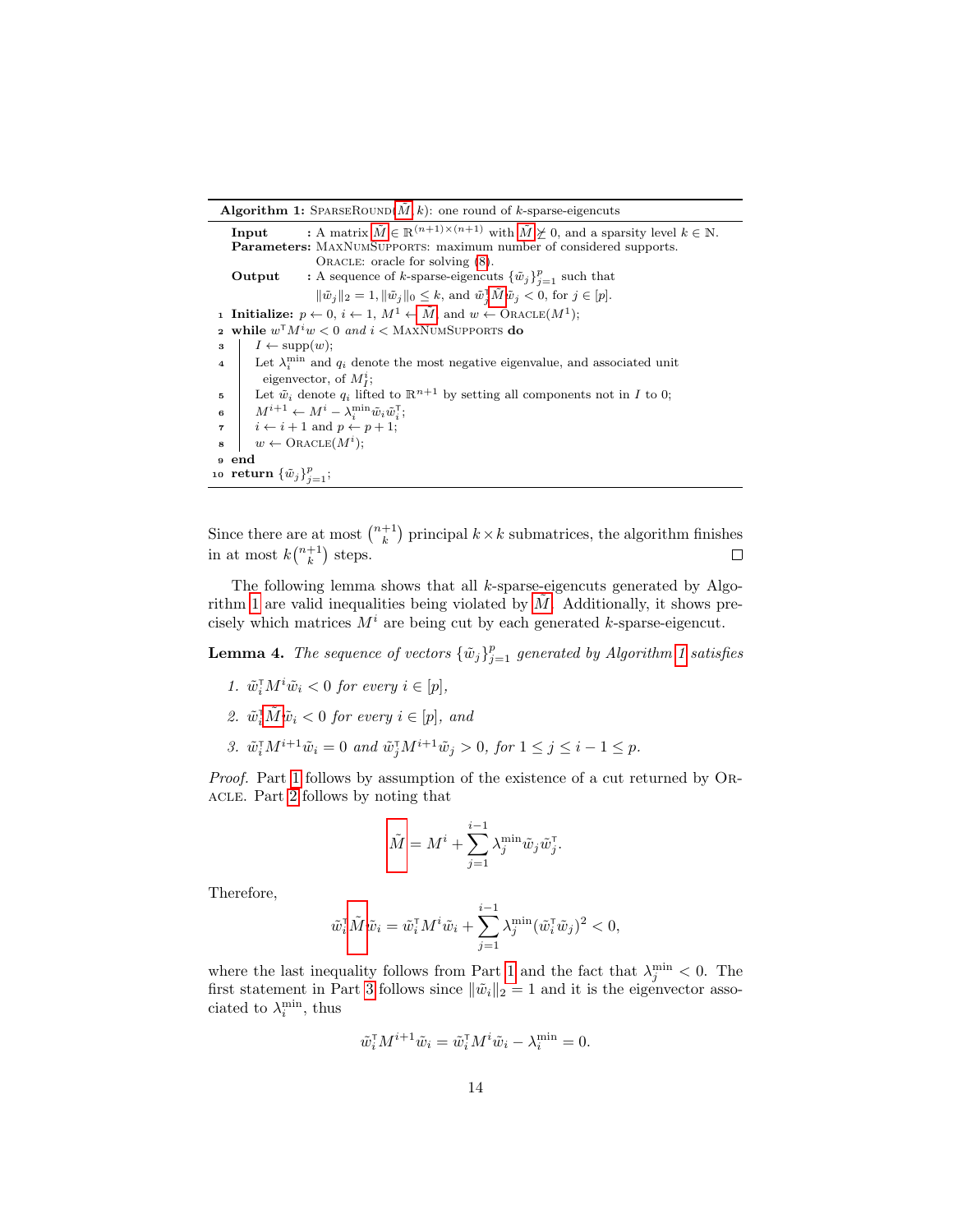<span id="page-14-0"></span>Table 3: Summary of gap closed by multiple k-sparse-eigencuts selected by Algorithm [1,](#page-12-0) contrasted with same number of cuts selected via enumeration and sorting and imposing PSD-ness.

|               |             | $k$ -PSD    |                 |           |
|---------------|-------------|-------------|-----------------|-----------|
| Instance      | Algorithm 1 | Top $(gap)$ | Top (violation) | Top (psd) |
| $spr30-060-1$ | 5.48        | 9.06        | 6.09            | 10.01     |
| $spr30-080-1$ | 14.98       | 16.83       | 14.75           | 25.60     |
| spar30-100-1  | 22.62       | 25.48       | 23.22           | 30.52     |

For the second statement in Part [3,](#page-13-2) we proceed via induction over  $i - j \geq 1$ . For  $i = i - 1$ ,

$$
\tilde{w}_{i-1}^{\mathsf{T}}M^{i+1}\tilde{w}_{i-1}=\tilde{w}_{i-1}^{\mathsf{T}}M^{i}\tilde{w}_{i-1}-\lambda^{\min}_{i}(\tilde{w}_{i}^{\mathsf{T}}\tilde{w}_{i-1})^{2}=-\lambda^{\min}_{i}(\tilde{w}_{i}^{\mathsf{T}}\tilde{w}_{i-1})^{2}>0.
$$

Lastly, for general  $i - j$ ,

$$
\tilde{w}_j^{\mathsf{T}} M^{i+1} \tilde{w}_j = \tilde{w}_j^{\mathsf{T}} M^i \tilde{w}_j - \lambda_i^{\min} (\tilde{w}_i^{\mathsf{T}} \tilde{w}_j)^2 > 0,
$$

 $\Box$ 

where the inequality follows by the inductive step.

<span id="page-14-1"></span>5.2 Enumeration experiments revisited

To get a sense of the quality of the cuts produced by Algorithm [1,](#page-12-0) we compare them to the other selection procedures evaluated in Section [4.3.2.](#page-10-0)

Our implementation of Oracle used in Algorithm [1](#page-12-0) is based on the Truncated Power Method (TPower) by Yuan and Zhang [\[61\]](#page-30-4), which is an efficient practical heuristic, with some theoretical guarantees, to generate high-quality solutions for the SPCA problem. Specifically, we run TPower after appropriately modifying the current solution  $\tilde{M}$  $\tilde{M}$  $\tilde{M}$  as per our discussion in Lemma [1.](#page-6-1)

The results of the experiments are shown in Table [3.](#page-14-0) For these small examples, Algorithm [1](#page-12-0) does not generate as many cuts as scores we considered in the earlier enumeration experiments. For this reason, we restrict the number of supports considered for the "top" selection in Table [3](#page-14-0) to be the same number of supports used by Algorithm [1.](#page-12-0)

We see that Algorithm [1](#page-12-0) performs quite well. It is always within  $1\%$  of the gap closed by the supports selected by "violation", and less that 4% away from the gap-closed-based selection. Unlike the other scores, Algorithm [1](#page-12-0) does not require a complete enumeration of the supports, and it does not require us to solve an LP or SDP: it achieves our goal of generating supports dynamically.

At this point, we have motivated the use of  $k$ -sparse-eigencuts, and we have shown a practical algorithm that can generate many cuts on the fly, using the connection of the separation problem with SPCA. Additionally, we have seen in Section [4](#page-7-0) that dense cuts are usually quite strong, and therefore it is sensible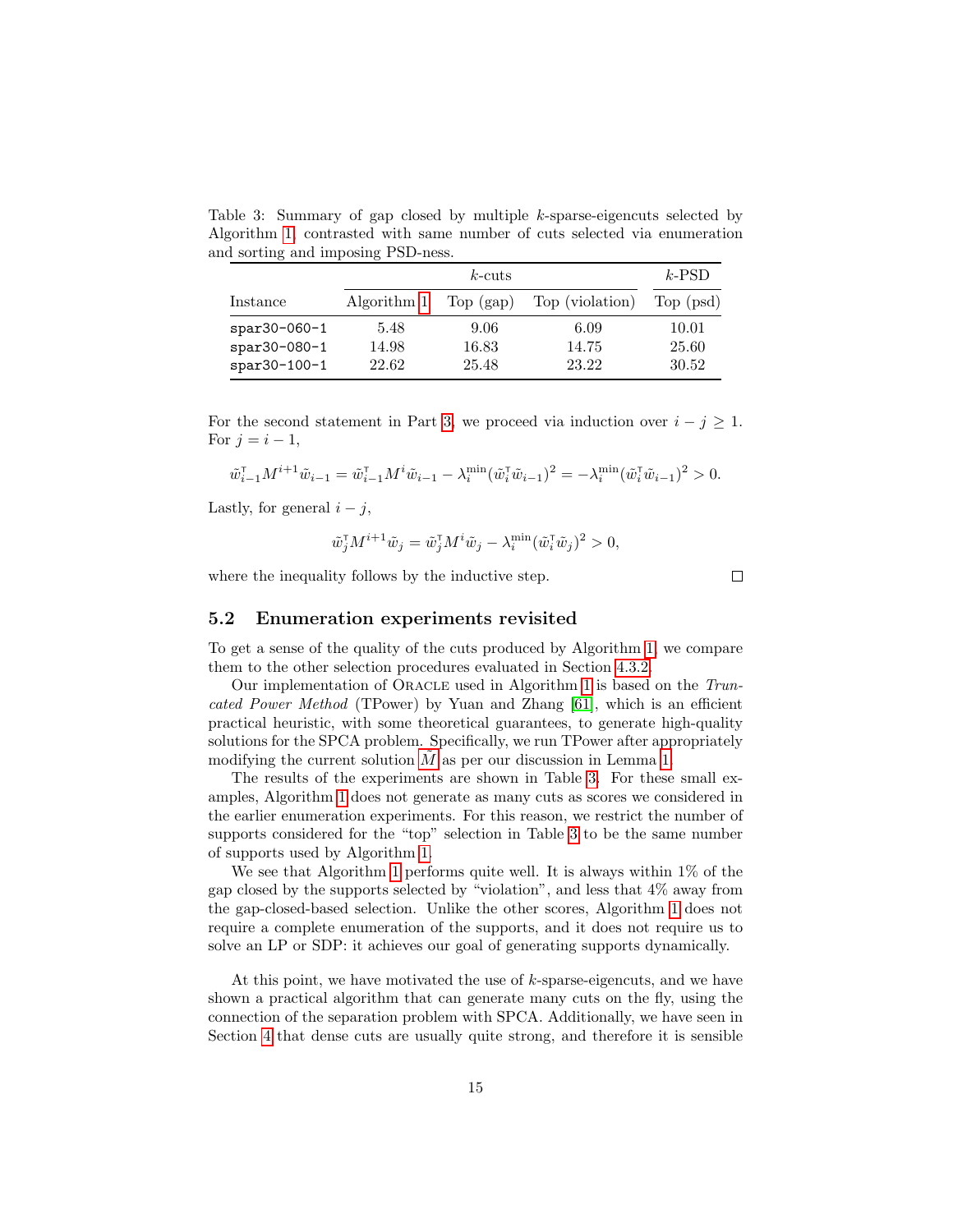to also consider them when building a high-quality approximation. One needs to be careful though, since adding too many dense cuts can impair the efficient solvability of the LPs, which was the motivation of this work in the first place. In what follows, we show a computational study which includes a way of balancing these forces.

# <span id="page-15-0"></span>6 Computational experiments

We present a computational study of the tradeoffs between strength and efficiency in eigenvector-based cuts that approximate the semidefinite constraint  $(1)$ . To do this, we compare the performance of k-sparse-eigencuts and dense cuts in a pure cutting plane procedure.

### 6.1 Implementation details

All of our algorithms are implemented in C++. As in the experiments in Section [4,](#page-7-0) we use the Eigen library [\[31\]](#page-28-12), version 3.3.7, for linear algebra computations and the LP solver is Gurobi 9.0 [\[32\]](#page-28-13). We use the C++ Fusion API of MOSEK 9.2 [\[41\]](#page-28-14) to solve SDP relaxations.

The k-sparse-eigencut oracle used in Algorithm [1](#page-12-0) is the same described in Section [5.2:](#page-14-1) we execute the Truncated Power Method (TPower) by Yuan and Zhang  $[61]$  after modifying the current iterate's [M](#page-2-3) as in Lemma [1.](#page-6-1)

All experiments were performed single-threaded in shared computing environments. Most of the reported results used nodes from the Béluga cluster of Calcul Québec, in which each machine has two Intel Xeon Gold 6148 Skylake CPUs clocked at 2.4 GHz, and a variable amount of memory depending on the node. Some experiments with larger instances were run on a shared server with 512 GB of memory and thirty-two Intel Xeon Gold 6142 CPUs clocked at 2.6 GHz.

#### 6.1.1 Cutting plane algorithm

We use a straightforward implementation of a cutting plane algorithm. We first solve [\(LP\)](#page-2-5), the standard LP relaxation of [\(SDP\)](#page-2-0) with added McCormick inequalities for bilinear terms, to obtain a solution  $(\tilde{x}, \tilde{X})$ . If the corresponding [M](#page-2-3) is not PSD, we use Algorithm [1](#page-12-0) to find linear inequalities of the form  $(2)$ that are violated by  $M$ . We then resolve the LP updated with the new cuts, and we repeat the above process until we reach a terminating condition. We next specify which specific cuts are added in each iteration, how we obtain the  $LP$  optimal solution  $M$ , and what are the parameters and numerical tolerances used for our procedure.

Cutting plane families We consider two cut families: k-sparse-eigencuts, which were extensively described throughout the paper, and *dense* cuts, which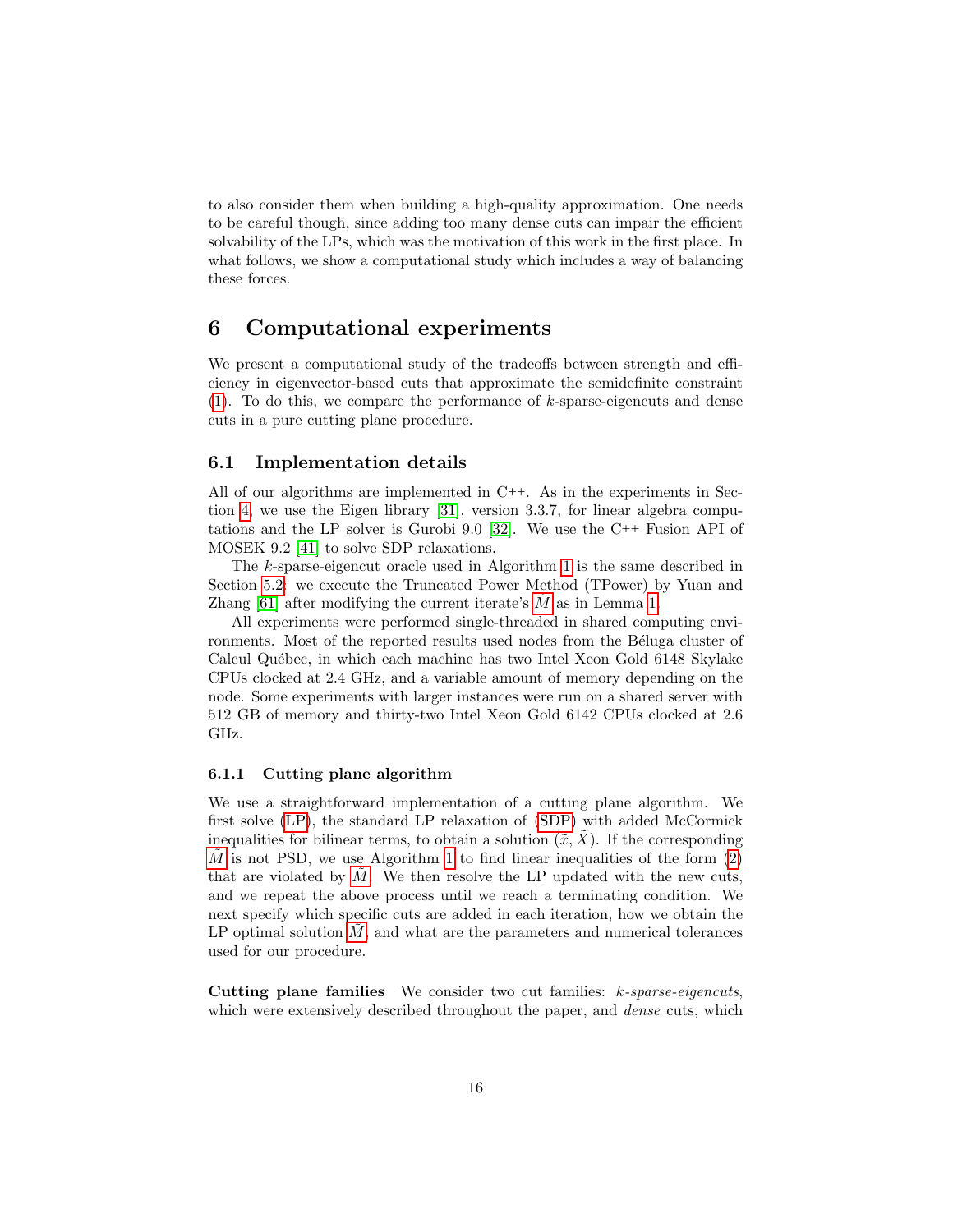are the eigenvectors corresponding to the negative eigenvalues of  $\tilde{M}$  $\tilde{M}$  $\tilde{M}$ . For dense cuts, we add one for every distinct negative eigenvalue.

The results of the enumeration experiments from Section [4](#page-7-0) showed that even a few dense cuts are able to close a large amount of gap. On the other hand, sparse cuts are likely to yield faster LPs. Thus, with dense cuts, one may expect to have a fast improvement in the bound, followed by a tailing off as each iteration takes longer, as compared to sparse cuts for which more iterations might be possible, but each iteration may close less gap. We explore how these two phenomena interact with the following three algorithm types:

- DENSE: At each iteration, add all cuts obtained from the eigenvectors associated to negative eigenvalues of the matrix  $M$ .
- SPARSE: At each iteration, generate  $k$ -sparse-eigencuts through Algorithm [1;](#page-12-0) a more detailed description is given in Algorithm [2.](#page-16-0)
- HYBRID: This strategy begins with DENSE, switching to SPARSE when the LP solve time is at least the value of a parameter HYBRIDSWITCHINGTIME.

The motivation for HYBRID is to mix dense and sparse cuts, by focusing on rapid improvement in gap closed in the beginning through dense cuts, and then switching to sparse cuts to moderate the growth in the LP solution time.

<span id="page-16-0"></span>

| Algorithm 2: $SPARSE(LP, k): k-sparse-eigencuts$                                                                                            |
|---------------------------------------------------------------------------------------------------------------------------------------------|
| : Initial LP relaxation of (QCQP), e.g., (LP), and sparsity level $k \in \mathbb{N}$ .<br>Input                                             |
| <b>Parameters:</b> NUMCUTSPERITER: maximum number of cuts per iteration;                                                                    |
| TERMINATING CONDITIONS: check when execution should terminate.                                                                              |
| <b>Output</b> : A sequence of k-sparse-eigencuts $\{\tilde{w}_j\}_{j=0}^p$ such that                                                        |
| $\ \tilde{w}_i\ _2 = 1, \ \tilde{w}_i\ _0 \leq k$ for all $j \in [p]$ .                                                                     |
| 1 Initialize: LP <sub>1</sub> $\leftarrow$ LP, $p \leftarrow 0, t \leftarrow 1$ ;                                                           |
| while TERMINATINGCONDITIONS have not been met do<br>$\mathbf{2}$                                                                            |
| Let M be an optimal solution to $LP_t$ ;<br>3                                                                                               |
| Let $\{\tilde{w}_i^t\}_{i=0}^{p_t}$ be the output of SPARSEROUND $(\tilde{M}, k)$ , i.e., Algorithm 1, sorted in<br>$\overline{\mathbf{4}}$ |
| order of decreasing violation with respect to $M$ ;                                                                                         |
| $p'_{t} \leftarrow \min\{p_{t}, \text{NUMCUTsPERITER}\};$<br>5                                                                              |
| $LP_{t+1} \leftarrow LP_t$ with the addition of the first $p'_t$ cuts of form (2) from $\{\tilde{w}_i^t\}_{i=0}^{p_t}$ ;<br>6               |
| $\tilde{w}_{p+j} \leftarrow \tilde{w}_j^t$ for all $j \in [p'_t]$ ;<br>$\overline{\phantom{a}}$                                             |
| $\begin{array}{c c} \mathbf{s} & p \leftarrow p + p'_t; \\ \mathbf{s} & t \leftarrow t + 1; \end{array}$                                    |
|                                                                                                                                             |
| 10 end                                                                                                                                      |
| 11 <b>return</b> ${\{\tilde{w}_j\}}_{i=0}^p$ ;                                                                                              |

Solution to cut In an LP solver, one typically has three basic choices of optimization methods: Simplex, Barrier, and Barrier with Crossover. The first and third methods generate an extreme-point solution to the LP, while the second only guarantees a solution in the optimal face (which may or may not be a vertex). We conducted extensive preliminary experiments to determine which strategy to choose, and concluded that *Barrier* always performs better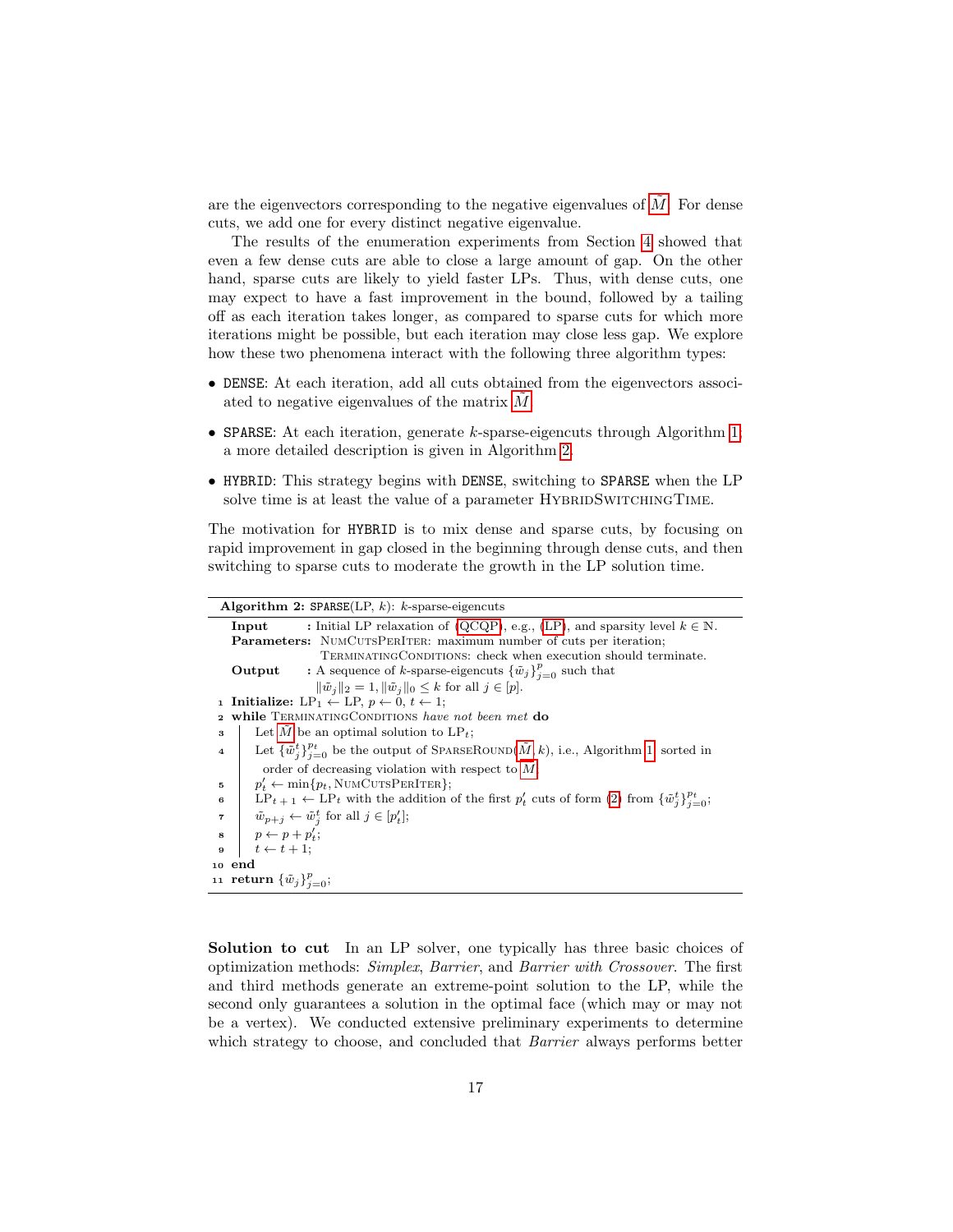for both sparse and dense cuts. It is not surprising that the quality of the cuts is better in this case, as cutting off a point in the interior of the optimal face can remove a larger portion of said face. However, within a cutting plane algorithm, a sequence of LPs can often be solved substantially faster with Simplex, using its warm start capabilities, than with Barrier. Yet in our early experiments, the faster iterations afforded by Simplex led to significantly worse, and ultimately slower, bound improvements than with Barrier.

Cut management As discussed in Section [4,](#page-7-0) at each iteration of the cutting plane algorithm, it is desirable to add a large number of  $k$ -sparse-eigencuts to ensure sufficient progress. As accumulating an excessive number of inequalities can slow down the LP solution time, especially when many of them become permanently inactive after a few iterations, we implemented a simple cut management policy that is used in all our experiments: a cut is removed from the pool if it is inactive for more than one iteration.

#### 6.1.2 Parameters

**Sparsity** We set a target sparsity level of  $k = \lfloor 0.25(n+1) \rfloor$ . This implies that all of the cuts that we add have fewer than 7% nonzero entries in the matrix space,  $M(x, X)$  $M(x, X)$ .

Limits on cuts and supports We set NUMCUTSPERITER in Algorithm [2](#page-16-0) to 5n, and MAXNUMSUPPORTS in Algorithm [1](#page-12-0) to 100. We set HYBRIDSWITCHINGTIME, the time limit for generating dense cuts in the HYBRID algorithm, to  $\min\{10 \text{ sec-}$ onds, 100 times the initial LP solve time}.

TPower initialization A significant detail in our implementation is the initialization of TPower. The TPower method incorporates a truncation step (to achieve sparsity) in the classical power method to compute the largest eigenvalue of a PSD matrix. Since this algorithm is a heuristic for SPCA, the initialization plays a significant role in the performance. We found that initializing TPower with the eigenvector associated to the smallest eigenvalue generally leads to the best (and most consistent) behavior.

Tolerances We use a variety of tolerances throughout our procedure to ensure numerical stability. We say that the cut with respect to a vector  $v$  is violated by  $\tilde{M}$  $\tilde{M}$  $\tilde{M}$  if  $v\tilde{M}v^{\intercal} < -\epsilon$ , where we set  $\epsilon = 10^{-7}$ . An eigenvalue is considered negative if it is less than  $-10^{-6}$ . If the coefficient of a cut is less than  $10^{-9}$ , we treat it as zero. To measure the progress of the algorithm, at each iteration, we compare the objective value, say  $z_{\text{new}}$ , to the previous iteration's objective value, say  $z_{\text{old}}$ ; if  $|z_{\text{new}} - z_{\text{old}}|/(|z_{\text{old}}| + \epsilon) < 10^{-5}$ , we say that the objective has stalled for that iteration. For cut management, we track how often each cut is satisfied at equality; for this, we permit a tolerance of  $10^{-3}$ .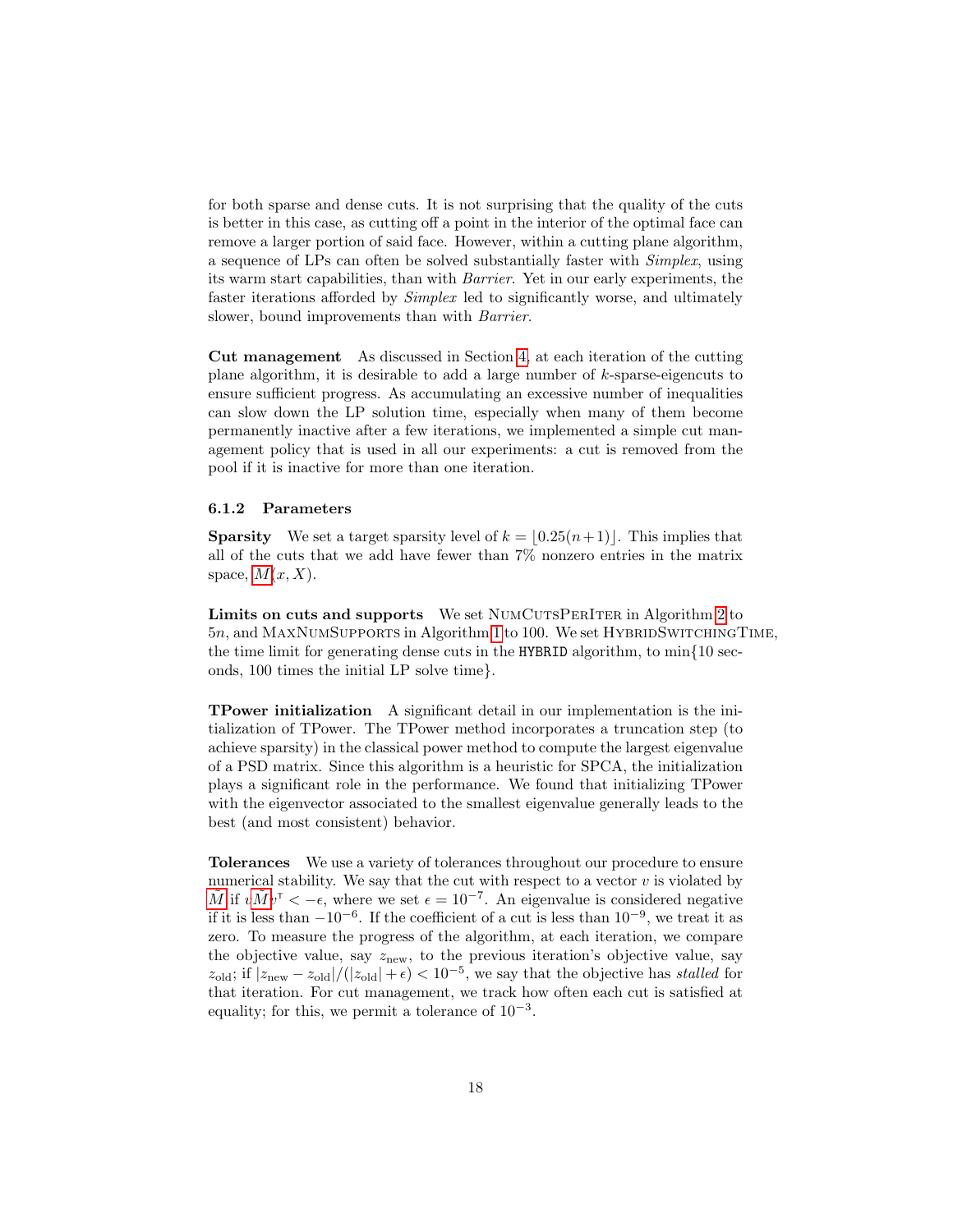Terminating conditions We terminate the cutting plane algorithm (whether it is SPARSE, DENSE, or HYBRID) when one of the following conditions is met: (1) the time limit of 1 hour is reached, (2) no more cuts are added, (3) the objective did not sufficiently improve over the last 100 iterations.

## 6.2 Instances

We test three families of nonconvex quadratic problems, including several large instances with  $n \geq 200$ , i.e., with over 40,000 variables in the matrix space. In our representation of the problem, all variables  $(x, X)$  are present even if, for example, there is sparsity in [\(QCQP\)](#page-1-0); solving the SDP for these problems becomes extremely memory intensive, requiring 35 GB or more for the larger instances, whereas the memory needed for the cutting plane algorithm remains relatively manageable. In addition to memory, the SDP also can take a significant amount of time; starting from  $n = 200$ , most SDP solution times are at least 1200 seconds, with some taking more than an hour. This suggests an advantage to the cutting plane approach in resource-constrained environments.

BoxQP We consider the BoxQP family of QPs [\[15,](#page-27-12) [19,](#page-27-4) [53\]](#page-29-13). These are problems with nonconvex quadratic objective, and with box constraints  $x \in [0, 1]^n$ , that is, problems of the form

$$
\min_{x} x^{\mathsf{T}} Q x + c^{\mathsf{T}} x
$$

$$
x \in [0, 1]^n.
$$

The experiments of Section [4](#page-7-0) considered three of these instances. For BoxQP instances, it is well known that the SDP approach provides strong dual bounds to the nonconvex problem; we refer the reader to [\[19\]](#page-27-4) for a semidefinite programming approach to this class of instances and [\[21\]](#page-27-13) for a completely positive approach to QPs. Recent papers [\[11,](#page-26-7) [58\]](#page-30-5) have considered solving BoxQP with integer linear programming. We opted for not comparing with these approaches since, as we mentioned at the beginning, our goal is to mimic the effect of the semidefinite inequality [\(1\)](#page-1-1). These alternative integer linear programming approaches cut through the SDP cone and derive valid inequalities for  $X = xx^T$ directly. This makes our approach rather complementary.

For this family, we consider all instances available at [https://github.com/](https://github.com/sburer/BoxQP_instances) [sburer/BoxQP\\_instances](https://github.com/sburer/BoxQP_instances), and we additionally generate our own larger instances, for  $n = 200$  and  $n = 250$ , using the same instance-generation code available in the link. In total, we conducted our experiments on 111 BoxQP instances, with  $n \in [20, 250]$  and density  $d \in [0.2, 1].<sup>4</sup>$  $d \in [0.2, 1].<sup>4</sup>$  $d \in [0.2, 1].<sup>4</sup>$ 

Biq The Biq instances are similar to the BoxQP instances: they only have a nonconvex quadratic objective function, although in this case the quadratic

<span id="page-18-0"></span><sup>&</sup>lt;sup>4</sup>We define the *density* of a QCQP as the proportion of nonzero entries in  $Q_0 = Q$ .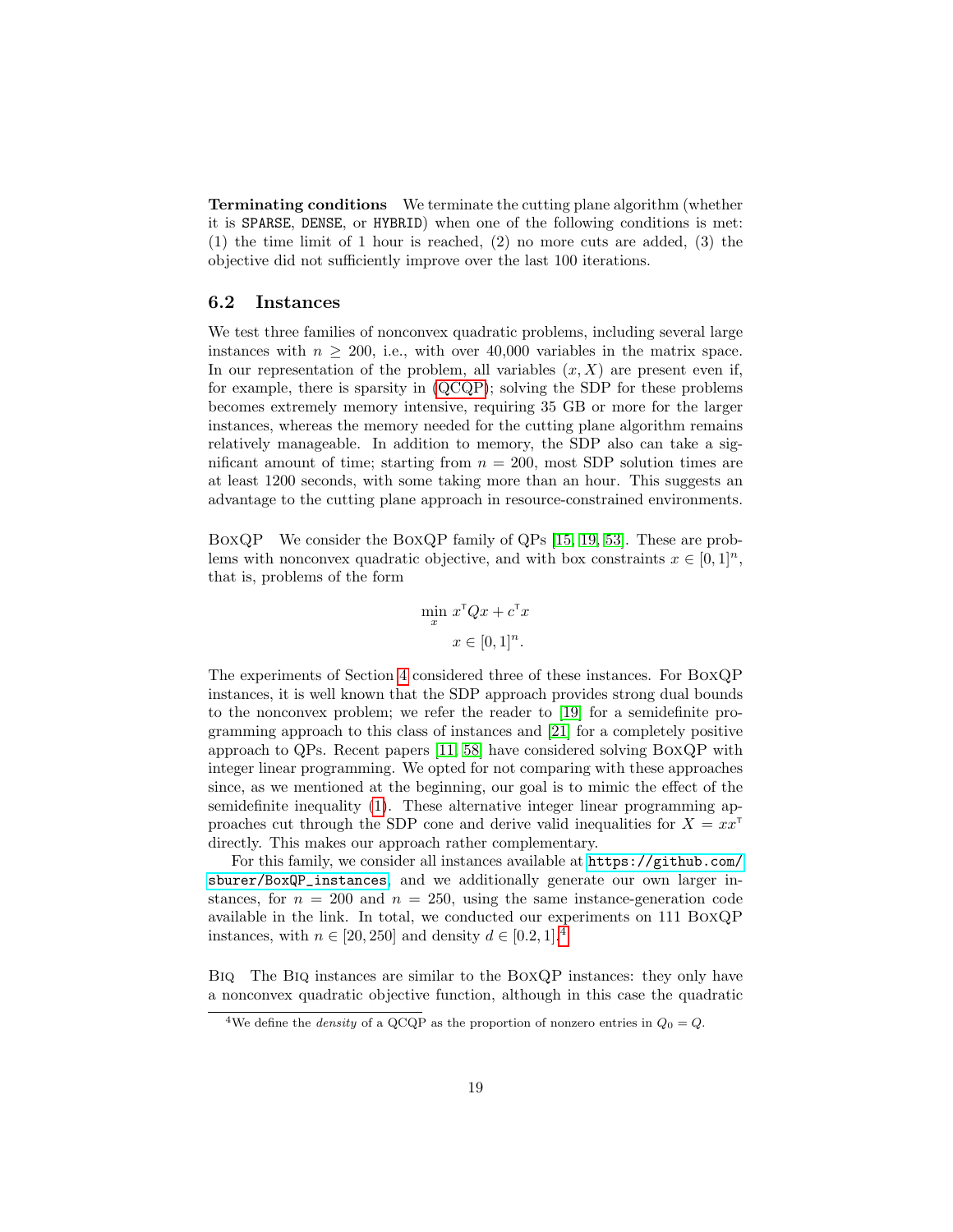is homogeneous.[5](#page-19-0) The other difference is that the variables are restricted to be binary. In order to make these instances suitable for our setting, we reformulate each constraint  $x_i \in \{0, 1\}$  as

$$
x_i(1-x_i)=0.
$$

Therefore, the instances have the form

$$
\min_{x} x^{\mathsf{T}} Q x
$$

$$
x_i (1 - x_i) = 0, \quad i \in [n]
$$

$$
x \in [0, 1]^n,
$$

which is a QCQP. The Biq instances we consider are all the available instances on the Biq Mac library  $[57]$  with n up to 250. We do not consider the larger instances in the library due to memory limitations. We also exclude 14 instances for which none of the methods close any gap (e.g., if the initial solution is  $PSD$ ).<sup>[6](#page-19-1)</sup> In addition, we remove one instance (bqp50-9) in which the objective value of the initial LP is within  $10^{-6}$  of the SDP optimal value. This leaves us with 135 instances from this family, with  $n \in [20, 250]$  and  $d \in [0.1, 1]$ .

MAXCUT We take the MAXCUT instances available in the Biq Mac library. It is well known that a MAXCUT instance over a graph  $G = (V, E)$  with weights  $w_{ij}, \{i, j\} \in E$  can be formulated as

$$
\min_{x} \frac{1}{2} x^{\mathsf{T}} Q x
$$

$$
x_i^2 = 1, \quad i \in [n]
$$

$$
x \in [-1, 1]^n,
$$

where  $Q_{ij} = w_{ij}$  for all  $i \neq j$ . These are also nonconvex QCQPs.

For this class of instances, it is known that the SDP relaxation provides a strong provable approximation of the problem [\[30\]](#page-28-2). We test all but 27 of the available instances in the Biq Mac library, pruning any with  $n > 250$ ; this leaves us with 151 instances, where  $n \in [60, 225]$  and  $d \in [0.1, 0.99]$ .

### 6.3 Computational results

We use two comparison metrics. First, we compare the gap closed by all three methods, to assess relaxation strength. Second, we report the solution time of the last LP that is solved, to evaluate how lightweight are the linear relaxations we are obtaining. Our most extensive analysis is for the BoxQP instances in Section [6.3.1;](#page-20-0) we curtail our discussion of the remaining families as the results lead to conceptually similar conclusions.

<span id="page-19-0"></span> $5A$  *homogeneous* polynomial has the same degree for all nonzero terms.

<span id="page-19-1"></span> $^6\rm{These}$  are bqp50-1 through bqp50-8, gka1a, gka2a, gka3a, gka6c, gka7c, and gka8a.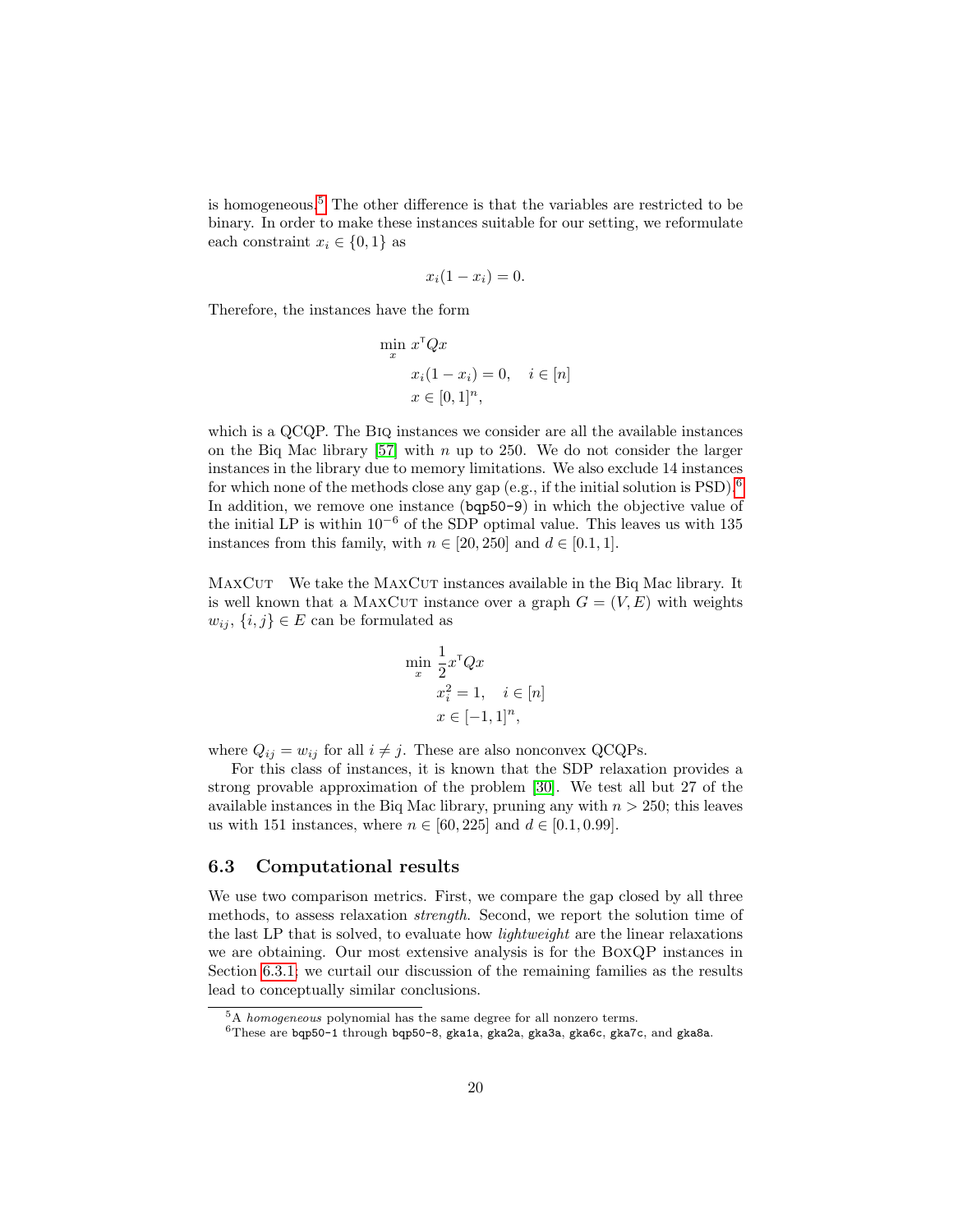|                    |    | Gap closed $(\%)$ |        |        | Last LP time $(s)$ |              |        |  |
|--------------------|----|-------------------|--------|--------|--------------------|--------------|--------|--|
| Instance group     | #  | <b>SPARSE</b>     | DENSE  | HYBRID | <b>SPARSE</b>      | <b>DENSE</b> | HYBRID |  |
| $n \in [20, 30]$   | 18 | 98.50             | 100.00 | 100.00 | 0.10               | 2.93         | 2.93   |  |
| $n \in [40, 50]$   | 33 | 98.83             | 99.90  | 99.89  | 0.64               | 10.73        | 7.34   |  |
| $n \in [60, 80]$   | 21 | 98.45             | 96.24  | 98.17  | 6.49               | 28.27        | 11.69  |  |
| $n \in [90, 125]$  | 27 | 94.62             | 90.68  | 95.48  | 48.09              | 106.54       | 49.08  |  |
| $n \in [200, 250]$ | 12 | 75.16             | 84.70  | 83.92  | 520.24             | 764.30       | 506.98 |  |

<span id="page-20-1"></span>Table 4: Results on 111 BoxQP instances for SPARSE, DENSE, and HYBRID. Results are averages over instances grouped by size, under a time limit of 1 hour.

### <span id="page-20-0"></span>6.3.1 BoxQP

In Table [4,](#page-20-1) we summarize the performance of the SPARSE, DENSE, and HYBRID algorithms. We group instances by size, and the second column states the number of instances in each group. The next three columns give the percent gap closed, and the final three columns provide the time to solve the last LP.

The gap closed by the three methods is similar for smaller instances, and for  $n \leq 125$  the relaxations obtained by all the methods are quite strong. The limit HYBRIDSWITCHINGTIME is never reached for the instances with  $n < 40$ , i.e., only dense cuts are used, and DENSE and HYBRID have identical performance, while SPARSE closes less gap, though with a corresponding final solving time for the LP of 0.1 seconds, compared to nearly 3 seconds for the other two methods.

For the instances with  $n \in [40, 50]$ , we see that HYBRID closes a little less of the gap than DENSE, but with a 30% improvement in the LP solution time. Upon a closer observation of this group, we observed that HYBRID encounters the limit HybridSwitchingTime for 16 of the 33 instances, but it only adds sparse cuts for 4 of the instances. In the other 12 cases, HYBRID (via Algorithm [1\)](#page-12-0) finds no sparse cuts to add, terminating with fewer iterations, and a slightly lower gap closed, than DENSE, but with a correspondingly lighter LP.

For the next two groups,  $n \in [60, 80] \cup [90, 125]$ , we see that sparse cuts, even in isolation, outperform dense ones, whereas the gap closed by HYBRID is comparable to that closed by **SPARSE**. As  $n$  grows, the importance of including dense cuts increases, and eventually HYBRID dominates both SPARSE and DENSE. Curiously, this holds even when accounting for the last LP time, showing that it is possible to have the best of both worlds, i.e., both strength and speed, especially by combining dense and sparse inequalities. This is more emphatic in the  $n \in [90, 125]$  set: HYBRID closes nearly 5% more of the gap than DENSE with an LP that solves over twice as quickly.

In the final and largest set of instances, in terms of gap closed, sparse cuts alone now lag severely behind either of the procedures involving dense cuts, and the LP time for HYBRID is the best of the three algorithms. We do observe a degradation in the gap closed by HYBRID relative to DENSE, which we investigate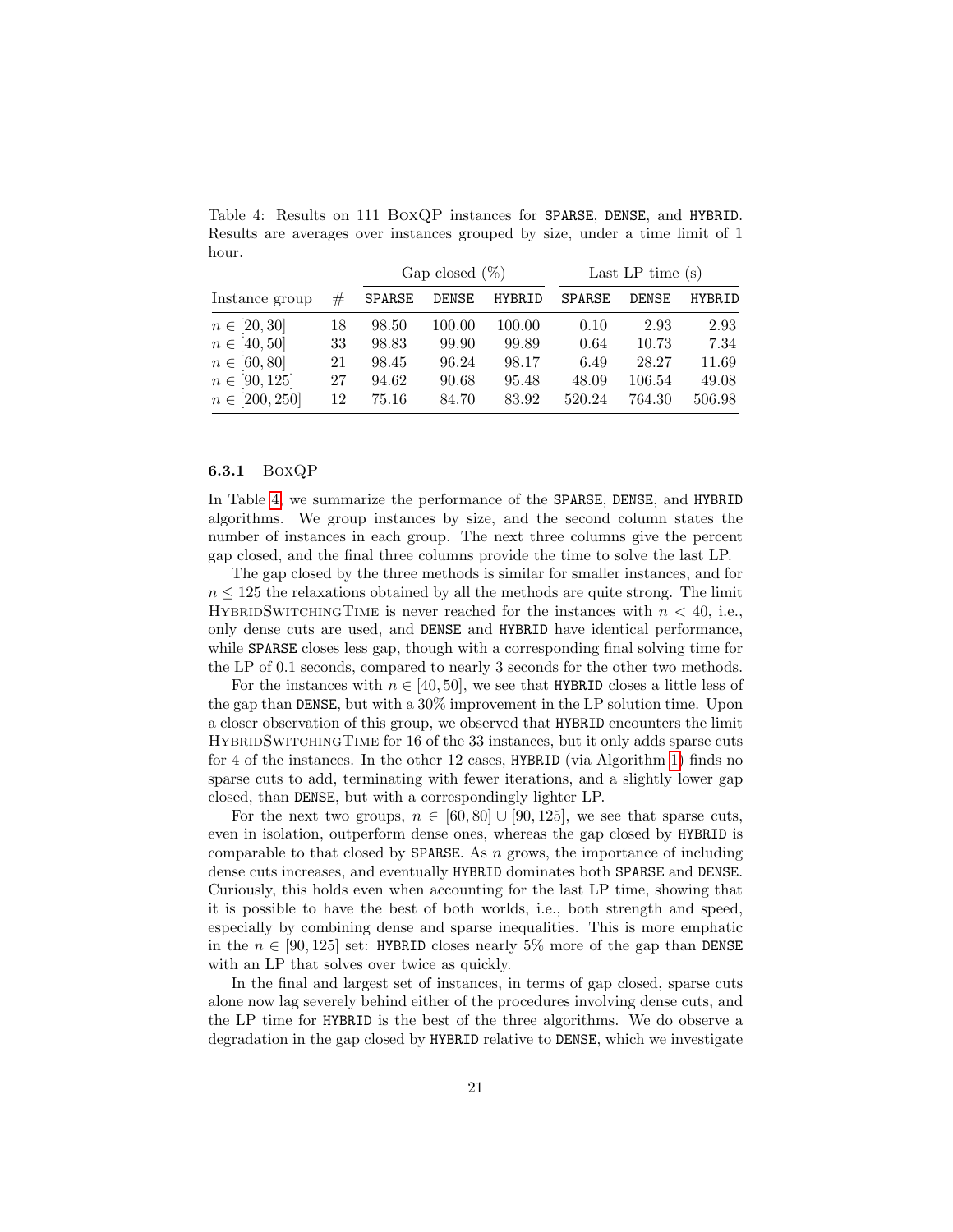

<span id="page-21-0"></span>Figure 1: Gap closed after 1 hour by HYBRID and DENSE algorithms on BoxQP instances, where the diagonal dashed line is a reference for equal performance. Most instances lie above this line, indicating that incorporating sparse cuts can close a substantially larger gap than a procedure with dense cuts alone. The size of the markers is proportional to  $n$ , and both methods tend to close less gap on larger instances within the time limit. Similarly, both methods perform worse on sparser instances, though HYBRID tends to have stronger performance relative to DENSE when an instance is sparser.

further below.

In Figure [1,](#page-21-0) we focus on DENSE and HYBRID, and show a more detailed comparison of the gap closed by each method. The dashed diagonal line indicates parity between the two methods; instances above the line are ones in which HYBRID performs better, and the opposite for instances below the line. Additionally, in this figure, we classify instances according to their density.

The plot reinforces the message of Table [4,](#page-20-1) that a method combining sparse and dense cuts has significantly stronger performance than one based on dense cuts alone. We can further see that the improvement of HYBRID relative to DENSE gets more pronounced on sparser instances, except for the ones in the lower left corner, which we elaborate on next. There are seven instances in which at least one of the two methods closes less than 82% of the gap: spar125-025-1, spar200-025-\*, and spar250-025-\*. We focus on the three lying below the diagonal line, spar250-025-1 through spar250-025-3, for which HYBRID closes around 4% less gap than DENSE. Unlike the situation for the rest of the family, HYBRID actually performs fewer iterations on these three instances. In these three cases, the reason is that an order of magnitude more sparse than dense cuts are produced, and ultimately the LP solution time for HYBRID tends to be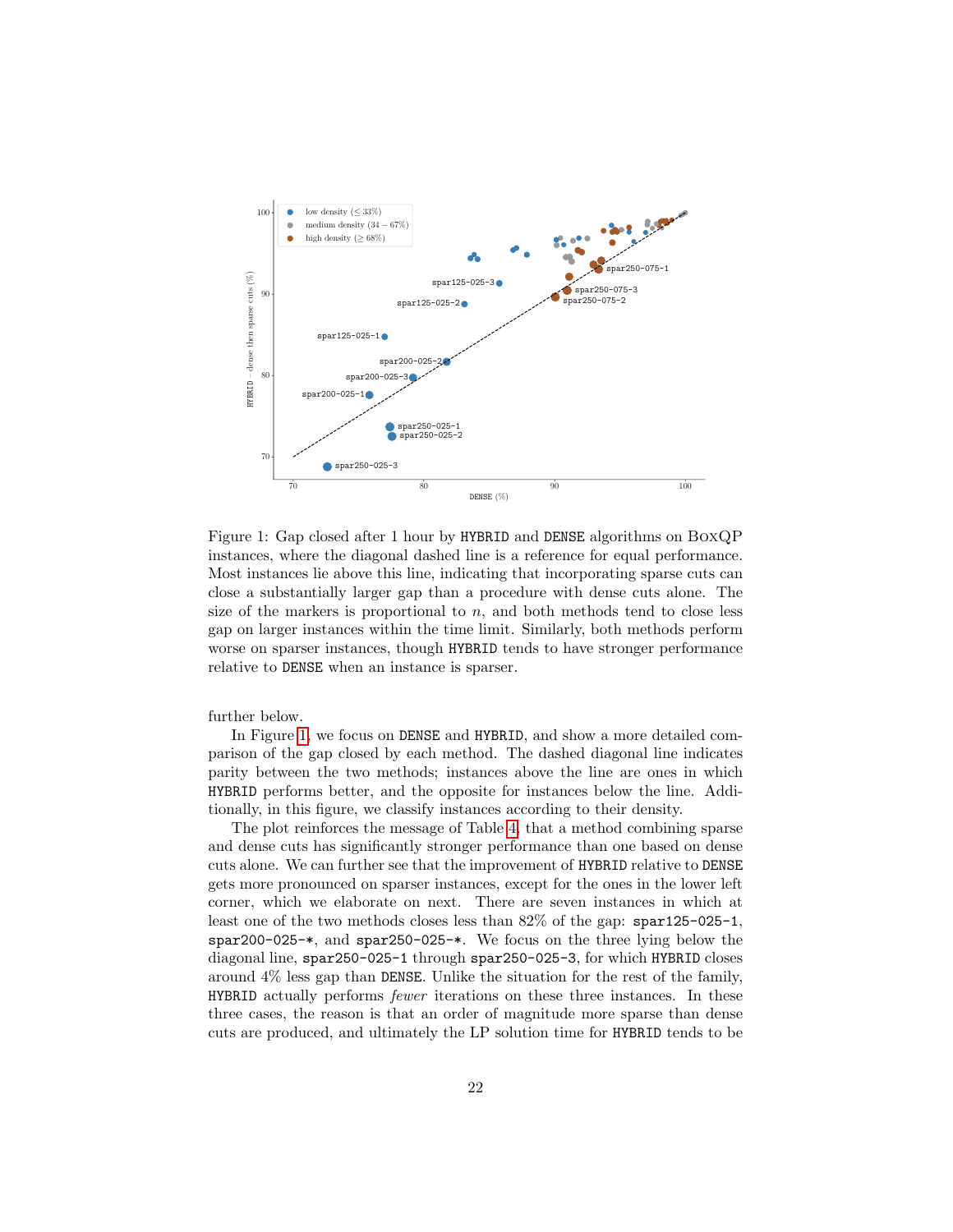

<span id="page-22-0"></span>Figure 2: Progress of gap closed (left) and LP time (right) for BoxQP instance spar125-025-1 for the three methods during the first hour.

slower than for DENSE, again in stark contrast to the rest of the family.

Our takeaway is that, although our heuristic parameter choices can be better tuned for larger BoxQP instances, overall HYBRID appears to be the better method on average, while SPARSE might be preferred for instances with  $n \leq 80$ , especially if LP solution time is weighed more heavily than gap closed, which can well be the case for a mixed-integer QCQP context.

We conclude this section with two plots detailing the progress of the three algorithms over the course of the hour. While this will be for only one instance, spar125-025-1, it exemplifies the relative behavior of the approaches that we observed during most of the experiments.

In Figure [2,](#page-22-0) the left panel shows the progress in gap closed throughout the hour, while the right panel shows the corresponding sequence of LP solution times. We see that DENSE suffers from tailing off, with a nearly flat curve after the first ten minutes of computation. Meanwhile, SPARSE eventually surpasses the gap closed of DENSE, though its rate of change is initially much slower. On the other hand, HYBRID, by design, captures the initial steep improvement achieved by dense cuts, after which it makes steady progress with the more efficient, but less aggressive, sparse cuts. Thus, if a shorter solution time is enforced, HYBRID would continue to dominate DENSE, whereas the same cannot be said for SPARSE compared to DENSE.

The right panel underscores the effect of the density of the cuts. The solution times of DENSE are rapidly increasing, while for SPARSE, the LPs never take more than 100 seconds to solve. HYBRID shows the expected middle-ground: the rapid initial gap closed comes at the expense of a nonnegligible initial increase of the LP solution times. However, switching to sparse cuts keeps the LP under control, while still being able to improve the gap closed. In fact, to test this further, we performed an extended test for this instance with a time limit of 1 day instead of 1 hour, at the end of which the LP solution times for SPARSE, HYBRID, and DENSE were 129.7, 127.1, and 375.8 seconds, corresponding to a gap closed of 96.4, 96.3, and 88.1 percent, respectively. Hence, DENSE creates a sequence of increasingly heavy LPs with stagnating bound improvement, whereas SPARSE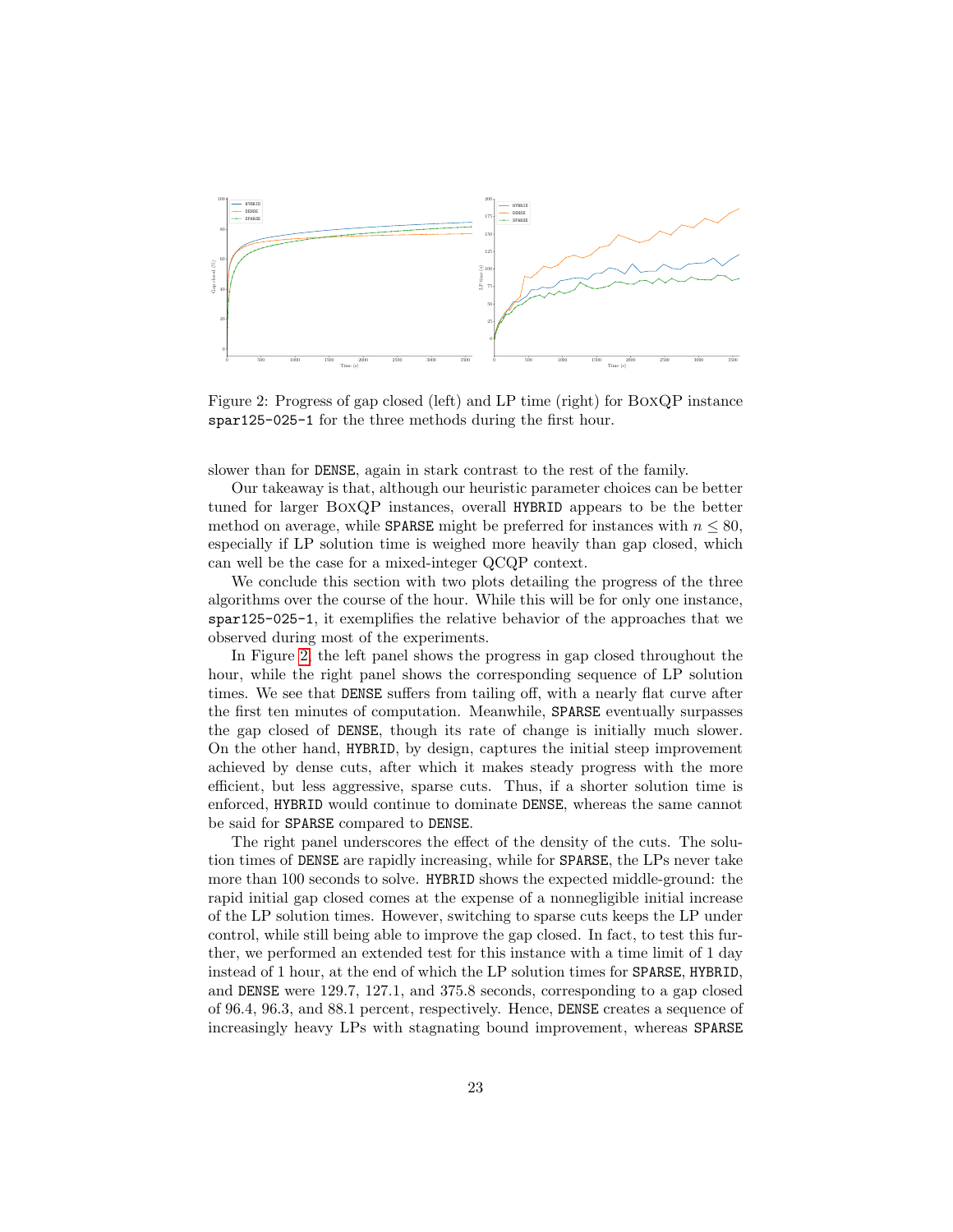|                    |    | Gap closed $(\%)$ |       |        | Last LP time $(s)$ |              |               |  |
|--------------------|----|-------------------|-------|--------|--------------------|--------------|---------------|--|
| Instance group     | #  | SPARSE            | DENSE | HYBRID | SPARSE             | <b>DENSE</b> | <b>HYBRID</b> |  |
| $n \in [20, 90]$   | 18 | 98.70             | 99.47 | 99.81  | 1.33               | 15.14        | 7.26          |  |
| $n=100$            | 31 | 94.92             | 82.53 | 95.00  | 31.33              | 91.35        | 34.82         |  |
| $n \in [120, 150]$ | 41 | 90.18             | 89.35 | 92.61  | 125.87             | 262.56       | 132.43        |  |
| $n \in [200, 250]$ | 45 | 54.72             | 65.72 | 64.06  | 479.61             | 830.75       | 519.96        |  |

<span id="page-23-0"></span>Table 5: Results on 135 Biq instances for SPARSE, DENSE, and HYBRID. Results are averages over instances grouped by size, under a time limit of 1 hour.

and HYBRID do not substantially slow down relative to the statistics after one hour and show sustained progress in the objective value.

#### 6.3.2 Biq

In Table [5,](#page-23-0) we summarize the performance of SPARSE, DENSE, and HYBRID for the 135 Biq instances. The structure of the table is the same as Table [4.](#page-20-1)

We have similar conclusions as for the BoxQP instances. For the smallest set of Biq instances, all three methods yield strong relaxations, with SPARSE closing about 1% less gap than HYBRID, but having an 80% reduction in solving time, while HYBRID already comes with a 50% faster LP than DENSE, on average. In the next group, with  $n = 100$ , we see that HYBRID and SPARSE dominate DENSE, both closing around 12.5% more of the gap on average while requiring only 34–38% of the time to solve the final LP compared to DENSE. This is a marked difference in gap closed, showing a substantially larger benefit to using sparse cuts in moderate-sized Biq instances, compared to the more modest advantages we observed in the BoxQP family. Just as for the BoxQP instances, the relative performance, in terms of gap closed, of DENSE starts to improve again for larger  $n$ , while accordingly the quality of **SPARSE** deteriorates, and **HYBRID** retains its status as a happy compromise of the two.

#### **6.3.3** MAXCUT

Analogously to the other families, Table [6](#page-24-0) summarizes our results for the 151 MaxCut instances. The high-level trends remain the same as with the other two families, but there are a few notable differences for the largest group of instances. The gap closed is considerably less than for the other two families, with all methods closing only 5–6% of the gap. The reason is that the LP relaxation quickly becomes very heavy, and fewer than 15 iterations are able to be performed within the time limit.

In Figure [3,](#page-24-1) we take as a case study the MAXCUT instance  $pm1$  s = 100.1, and we show the detailed evolution of all three methods over the course of the one hour time limit, with respect to gap closed (left panel) and LP solution time (right panel). For the time comparison in the right panel, the relative ordering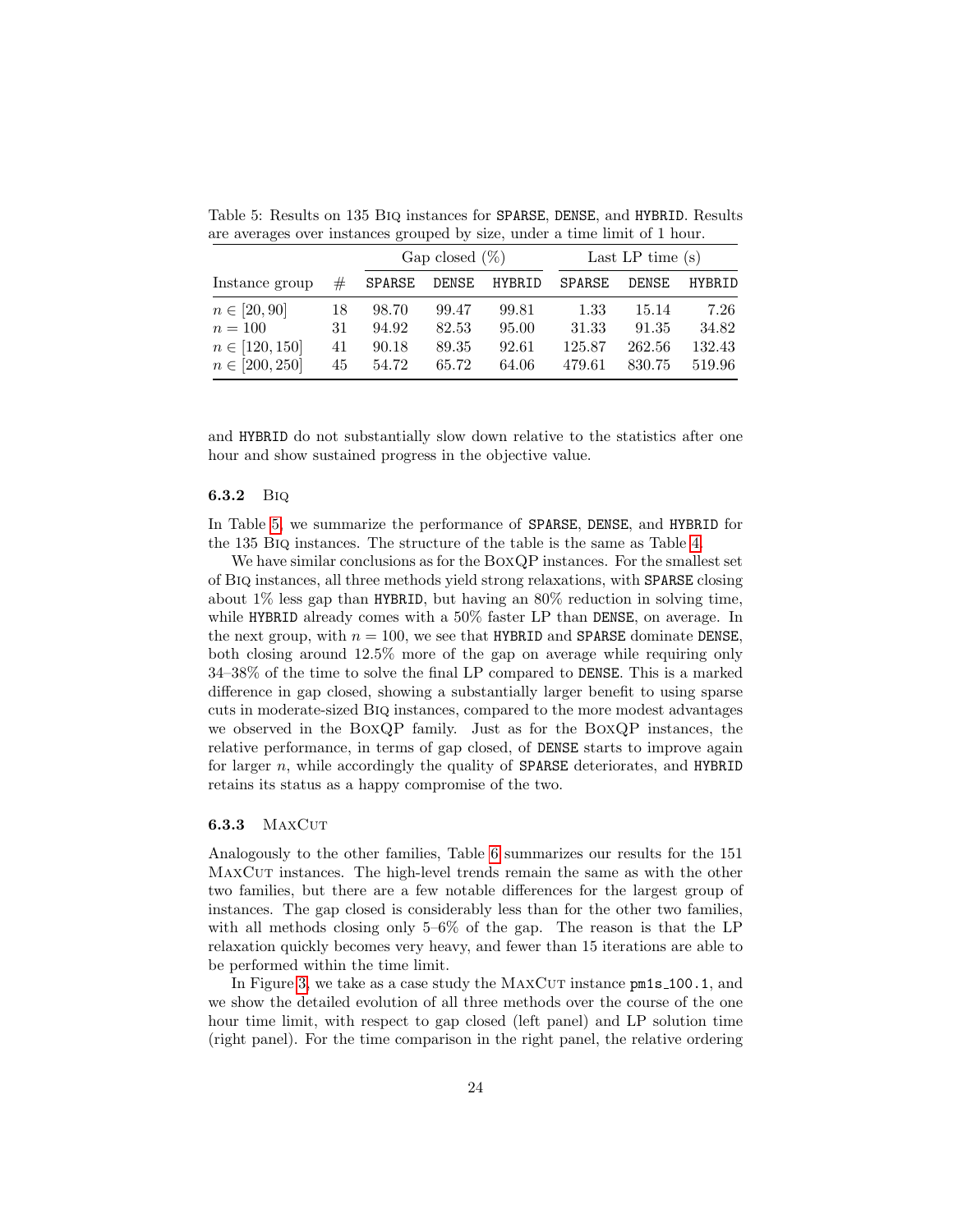<span id="page-24-0"></span>Table 6: Results on 151 MAXCUT instances for SPARSE, DENSE, and HYBRID. Results are averages over instances grouped by size, under a time limit of 1 hour.

|                    |    | Gap closed $(\%)$ |       |        | Last LP time $(s)$ |        |               |  |
|--------------------|----|-------------------|-------|--------|--------------------|--------|---------------|--|
| Instance group     | #  | SPARSE            | DENSE | HYBRID | <b>SPARSE</b>      | DENSE  | <b>HYBRID</b> |  |
| $n=60$             | 10 | 97.45             | 98.73 | 98.86  | 3.20               | 13.69  | 10.98         |  |
| $n = 80$           | 30 | 93.61             | 93.43 | 96.65  | 18.59              | 47.48  | 24.07         |  |
| $n = 100$          | 99 | 79.36             | 77.44 | 82.66  | 60.09              | 107.76 | 86.74         |  |
| $n \in [150, 225]$ | 12 | 6.00              | 5.13  | 5.85   | 717.56             | 775.20 | 704.32        |  |



<span id="page-24-1"></span>Figure 3: Progress of gap closed (left) and LP time (right) for MAXCUT instance pm1s 100.1 for the three methods over one hour.

of the algorithms is the same as for the BoxQP instance plotted in Figure [2,](#page-22-0) with SPARSE requiring the least amount of time throughout, followed by HYBRID, and then DENSE. As we did for spar125-025-1, here too we used an extended time limit of 1 day to observe the longer-run behavior: at the end of the day (not plotted), the LP solution was computed by for SPARSE, DENSE, and HYBRID in 58.5, 193.0, and 73.5 seconds, respectively.

However, the story for gap closed is different: while HYBRID continues to do well, picking up on the early momentum afforded by dense cuts and then continually increasing its relative advantage with respect to DENSE, the SPARSE algorithm seems to have much slower convergence than for the BoxQP setting. Indeed, after one day of computation time, SPARSE still trails DENSE in gap closed, with 92.6% of the gap closed by SPARSE, compared to 92.9% gap closed by DENSE. In the meantime, HYBRID improves from the one-hour mark gap closed of 89.6% to a final gap closed of 97.0%.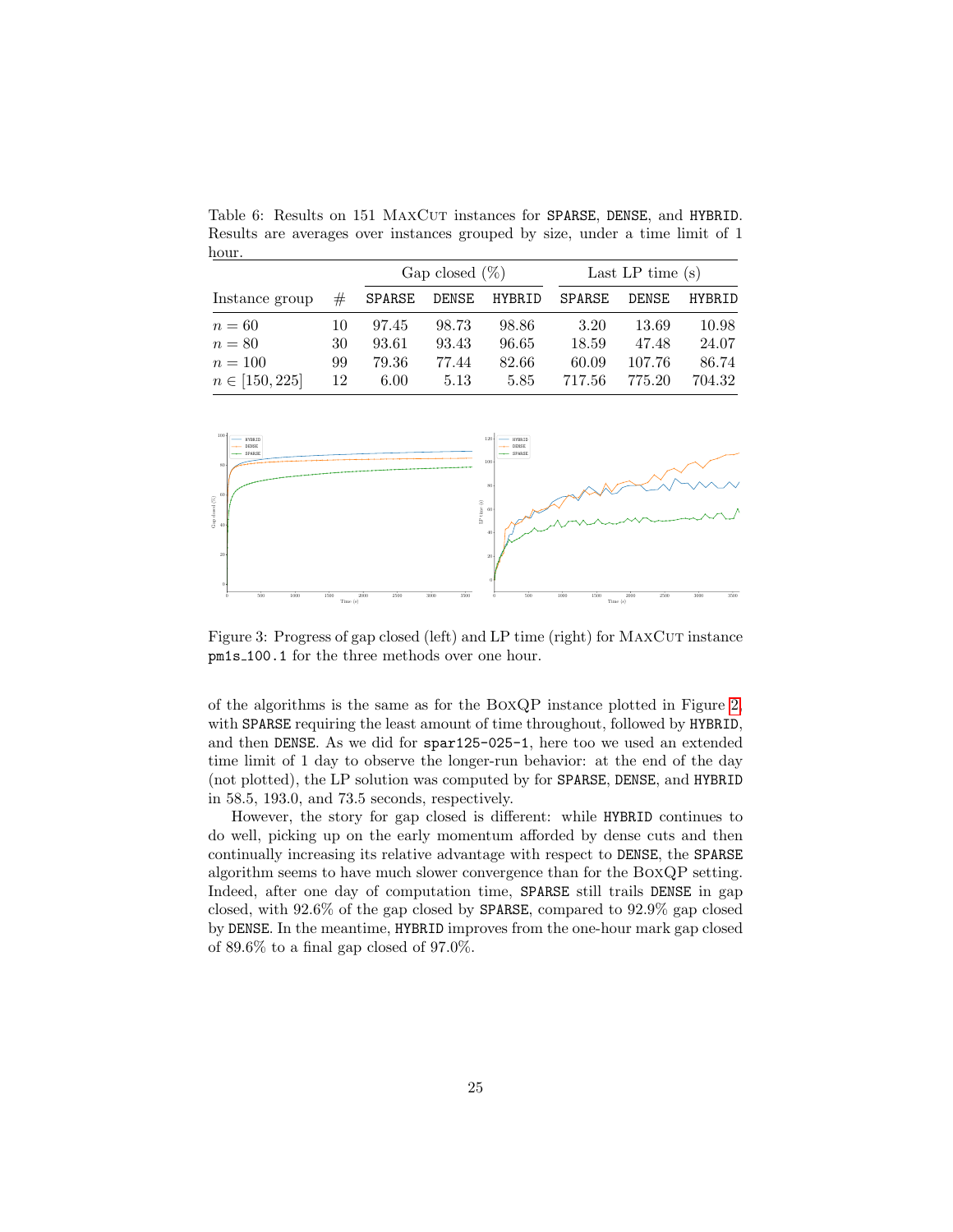# 7 Concluding remarks

The availability of strong, sparse outer approximations of an SDP constraint is practically important, such as when solving QCQPs with LP-based spatial branch and bound. In this case, the need for such relaxations comes from the large number of LPs that need to be solved within that process and the target of quickly obtaining good bounds. A related, but distinct, motivation comes from convergence: without sparsity, a cutting plane approach may stall, either due to slower iterations or due to numerical issues.

This paper introduces a viable method to apply sparse eigenvector-based cutting planes to capture the strength of an SDP constraint in a linear programming context. While these families of cuts have been considered before, their empirical performance has been limited on one hand by the high density of eigenvector-based inequalities, causing linear programs that are too slow for practical purposes, and on the other hand by the relative weakness of sparsified versions of the dense cuts.

We first empirically justify, through our enumeration experiments, that sparse cuts tend to indeed be weak in isolation, while we observe that dense cuts are surprisingly strong when compared to all available sparse cuts. With this in mind, and via our novel connection between k-sparse-eigencut generation and the classical Sparse PCA problem, we develop HYBRID, an efficient separation routine for producing a multitude of strong and sparse eigenvectorbased cuts. This method combines the initial strength of dense cuts and the steady progress that can be obtained when generating multiple sparse cuts using Algorithm [1.](#page-12-0) Our computational results indicate that we can successfully produce strong, lightweight linear relaxations; for QCQP instances with at most 100 variables and across three different benchmark families, within an hour of computation, we tend to close more than 90% of the gap between the initial LP relaxation and the SDP relaxation, representing a significant improvement with respect to either dense or sparse cuts alone. Further, our experiments indicate that a driving force for this relative improvement is that LPs with sparse cuts solve much faster: for example, in the last iteration, the LP with dense cuts can be two to three times slower, on average, than one with sparse cuts. Moreover, even with a much longer time limit, dense cuts often never attain the same gap closed as when sparse cuts are employed.

Future work involves further improving scalability. Right now, our handling of the variable matrix is straightforward, and all entries in X are created and stored. Avoiding this is a crucial step into scaling our approach into even larger instances and to be able to properly embed it in spatial branch and bound.

#### Acknowledgments

This research was enabled in part by support provided by Calcul Québec [\(calculque](www.calculquebec.ca)[bec.ca\)](www.calculquebec.ca) and Compute Canada [\(computecanda.ca\)](www.computecanada.ca). GM would like to thank the Institute for Data Valorization (IVADO) for their support through the Postdoctoral Fellow program, and to the Government of Chile for their financial support through the FONDECYT grant number 11190515.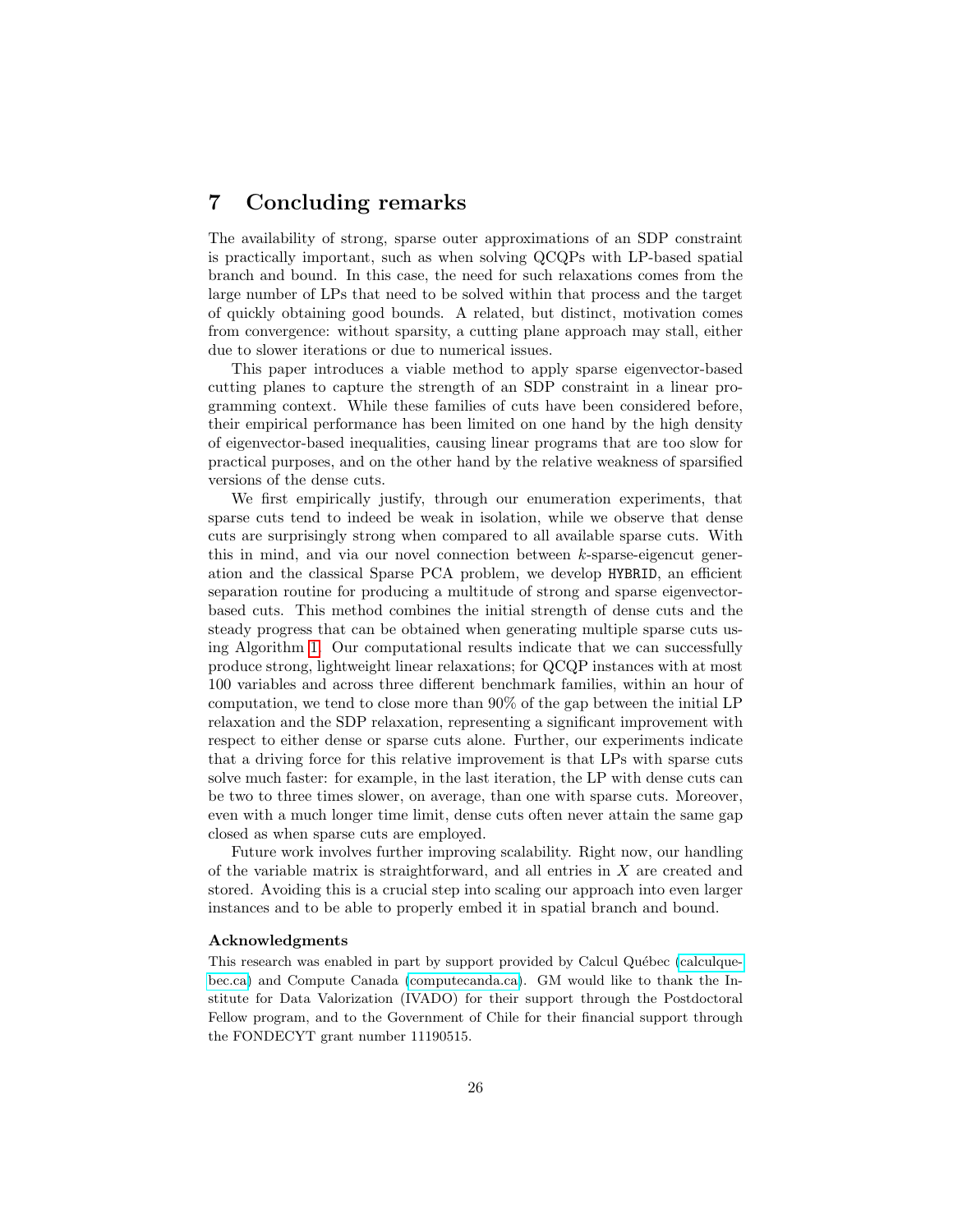# References

- <span id="page-26-1"></span>[1] E. AMALDI, S. CONIGLIO, AND S. GUALANDI, Coordinated cutting plane generation via multi-objective separation, Math. Program., 143 (2014), pp. 87–110.
- <span id="page-26-4"></span>[2] K. M. ANSTREICHER, Semidefinite programming versus the reformulationlinearization technique for nonconvex quadratically constrained quadratic programming, J. Global. Optim., 43 (2009), pp. 471–484.
- <span id="page-26-11"></span>[3] M. Asteris, D. S. Papailiopoulos, and G. N. Karystinos, Sparse principal component of a rank-deficient matrix, in 2011 IEEE International Symposium on Information Theory Proceedings, IEEE, 2011, pp. 673–677.
- <span id="page-26-8"></span>[4] E. Balas, Intersection cuts—a new type of cutting planes for integer programming, Oper. Res., 19 (1971), pp. 19–39.
- <span id="page-26-3"></span>[5] R. Baltean-Lugojan, P. Bonami, R. Misener, and A. Tramontani, Scoring positive semidefinite cutting planes for quadratic optimization via trained neural networks. Working paper., 2019, [http://www.](http://www.optimization-online.org/DB_HTML/2018/11/6943.html) [optimization-online.org/DB\\_HTML/2018/11/6943.html](http://www.optimization-online.org/DB_HTML/2018/11/6943.html).
- <span id="page-26-5"></span>[6] D. BIENSTOCK, C. CHEN, AND G. MUÑOZ, Outer-product-free sets for polynomial optimization and oracle-based cuts, Math. Program., (2020), pp. 1–44.
- <span id="page-26-9"></span>[7]  $D.$  BIENSTOCK, C. CHEN, AND G. MUÑOZ, Intersection cuts for polynomial optimization, in Integer Programming and Combinatorial Optimization, Springer International Publishing, 2019, pp. 72–87.
- <span id="page-26-2"></span>[8] R. E. Bixby, Solving real-world linear programs: A decade and more of progress, Oper. Res., 50 (2002), pp. 3–15.
- <span id="page-26-6"></span>[9] G. Blekherman, S. S. Dey, M. Molinaro, and S. Sun, Sparse PSD approximation of the PSD cone, arXiv preprint arXiv:2002.02988, (2020). Working paper.
- <span id="page-26-10"></span>[10] G. Blekherman, S. S. Dey, K. Shu, and S. Sun, Hyperbolic relaxation of k-locally positive semidefinite matrices, arXiv preprint arXiv:2012.04031, (2020), <https://arxiv.org/abs/2012.04031>. Working paper.
- <span id="page-26-7"></span>[11] P. BONAMI, O. GÜNLÜK, AND J. LINDEROTH, *Globally solving nonconvex* quadratic programming problems with box constraints via integer programming methods, Math. Program. Comput., 10 (2018), pp. 333–382.
- <span id="page-26-0"></span>[12] P. BONAMI, J. LINDEROTH, AND A. LODI, *Disjunctive cuts for mixed* integer nonlinear programming problems, Progress in Combinatorial Optimization, (2011), pp. 521–541.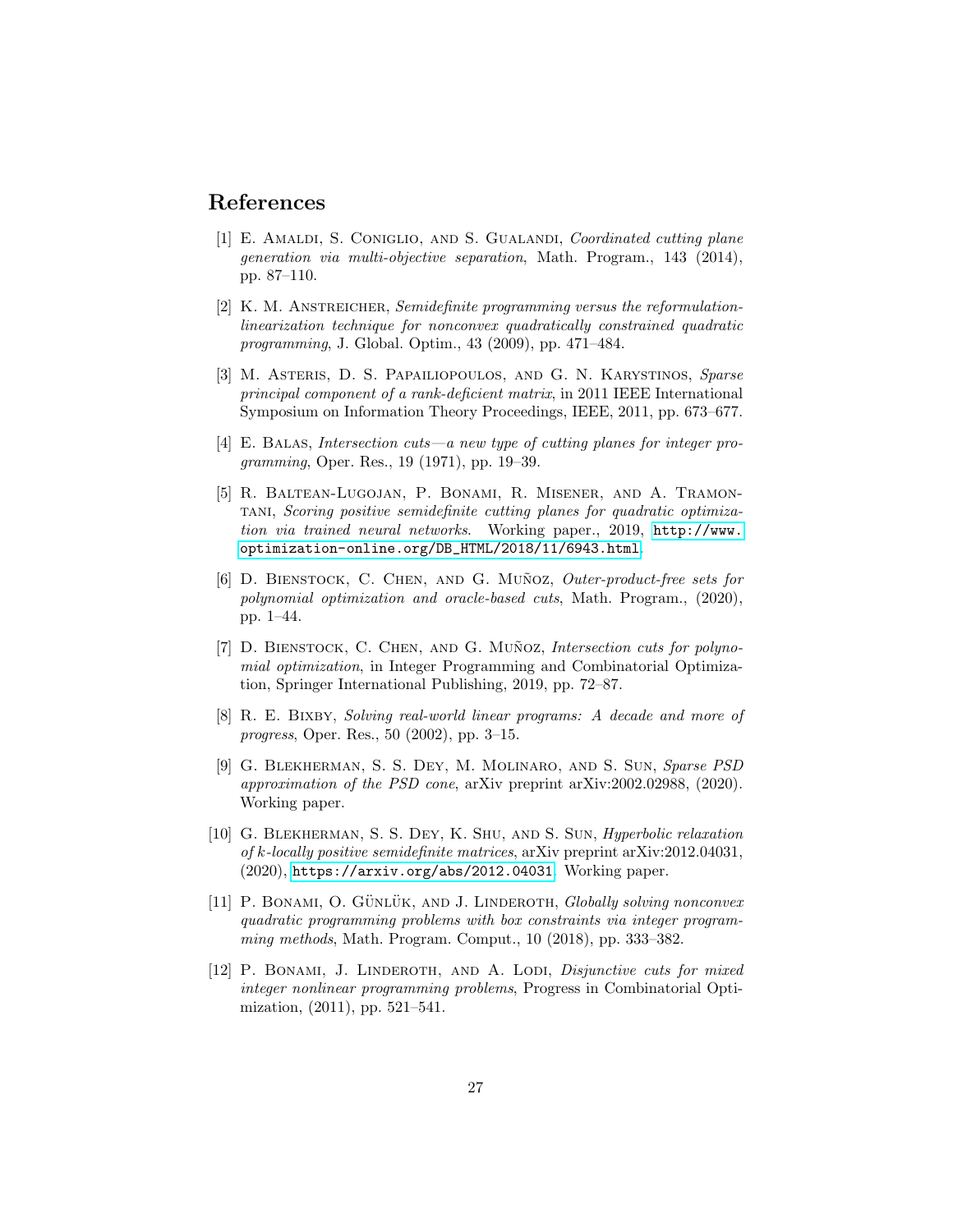- <span id="page-27-0"></span>[13] P. BONAMI, A. LODI, J. SCHWEIGER, AND A. TRAMONTANI, Solving quadratic programming by cutting planes, SIAM J. Optim., 29 (2019), pp. 1076–1105.
- <span id="page-27-8"></span>[14] E. BOROS, Y. CRAMA, AND P. L. HAMMER, Chvátal cuts and odd cycle inequalities in quadratic  $0-1$  optimization, SIAM J. Discrete Math., 5 (1992), pp. 163–177.
- <span id="page-27-12"></span>[15] S. BURER, *Optimizing a polyhedral-semidefinite relaxation of completely* positive programs, Math. Program. Comput., 2 (2010), pp. 1–19.
- <span id="page-27-7"></span>[16] S. Burer, A gentle, geometric introduction to copositive optimization, Math. Program., 151 (2015), pp. 89–116.
- <span id="page-27-1"></span>[17] S. BURER AND A. N. LETCHFORD, On nonconvex quadratic programming with box constraints, SIAM J. Optim., 20 (2009), pp. 1073–1089.
- <span id="page-27-6"></span>[18] S. Burer and R. D. Monteiro, A nonlinear programming algorithm for solving semidefinite programs via low-rank factorization, Math. Program., 95 (2003), pp. 329–357.
- <span id="page-27-4"></span>[19] S. BURER AND D. VANDENBUSSCHE, Globally solving box-constrained nonconvex quadratic programs with semidefinite-based finite branch-and-bound, Comput. Optim. Appl., 43 (2009), pp. 181–195.
- <span id="page-27-5"></span>[20] S. Burer and Y. Ye, Exact semidefinite formulations for a class of (random and non-random) nonconvex quadratic programs, Math. Program.,  $(2018)$ , pp. 1–17.
- <span id="page-27-13"></span>[21] J. CHEN AND S. BURER, Globally solving nonconvex quadratic programming problems via completely positive programming, Math. Program. Comput., 4 (2012), pp. 33–52.
- <span id="page-27-10"></span>[22] A. CHMIELA, G. MUÑOZ, AND F. SERRANO, On the implementation and strengthening of intersection cuts for QCQPs, Tech. Report 20–29, ZIB, Takustr. 7, 14195 Berlin, 2020.
- <span id="page-27-9"></span>[23] S. S. DEY, B. KOCUK, AND A. SANTANA, Convexifications of rank-onebased substructures in QCQPs and applications to the pooling problem, J. Global. Optim., (2019), pp. 1–46.
- <span id="page-27-11"></span>[24] S. S. DEY, R. MAZUMDER, AND G. WANG, A convex integer programming approach for optimal sparse PCA, arXiv preprint arXiv:1810.09062, (2018), <https://arxiv.org/abs/1810.09062>. Working paper.
- <span id="page-27-2"></span>[25] S. S. DEY AND M. MOLINARO, Theoretical challenges towards cuttingplane selection, Math. Program., 170 (2018), pp. 237–266.
- <span id="page-27-3"></span>[26] S. S. DEY, M. MOLINARO, AND Q. WANG, Approximating polyhedra with sparse inequalities, Math. Program., 154 (2015), pp. 329–352.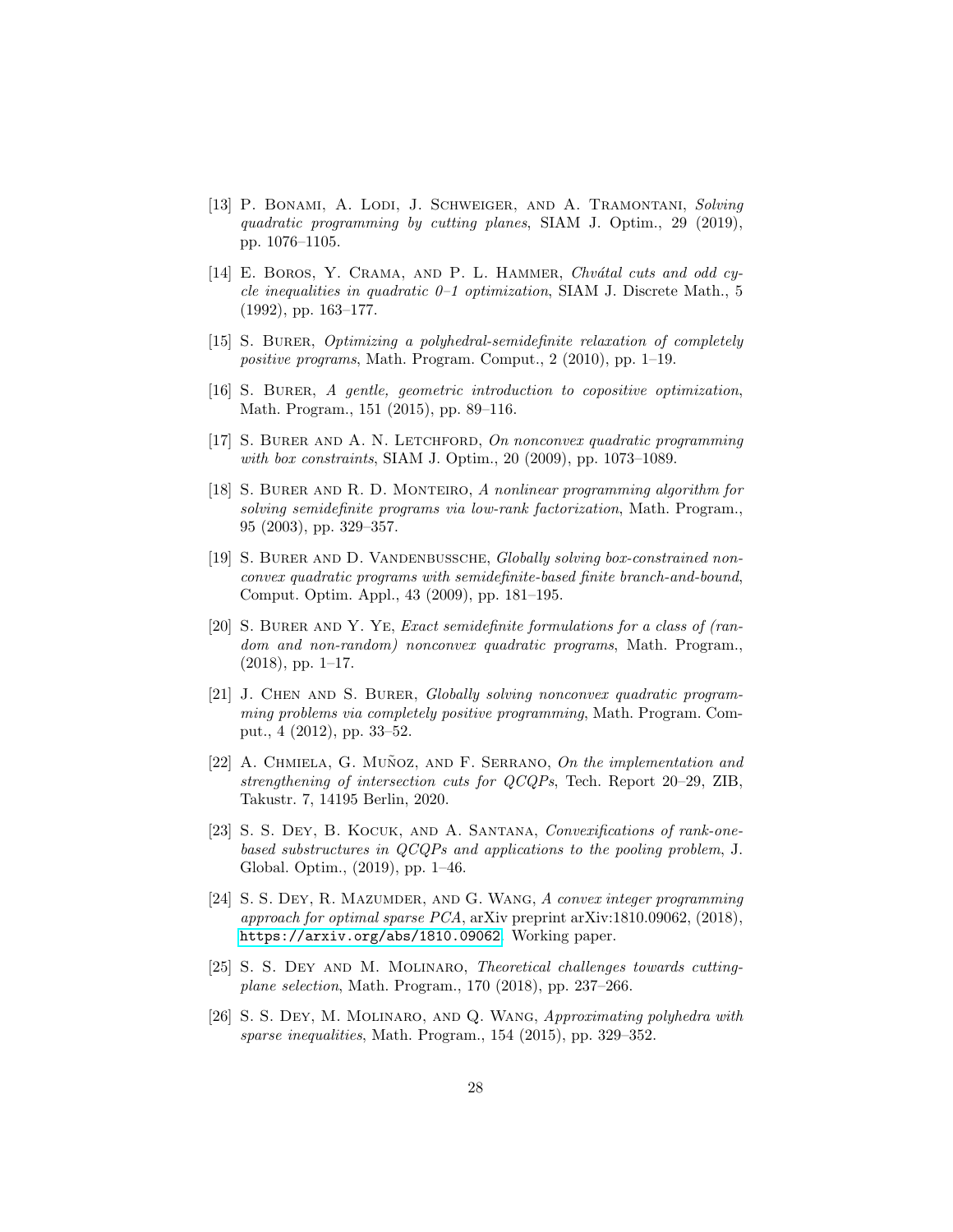- <span id="page-28-7"></span>[27] S. S. Dey, A. Santana, and Y. Wang, New SOCP relaxation and branching rule for bipartite bilinear programs, Optim. Eng., 20 (2019), pp. 307–336.
- <span id="page-28-8"></span>[28] M. FISCHETTI AND M. MONACI, A branch-and-cut algorithm for mixedinteger bilinear programming, Eur. J. Oper. Res, (2019).
- <span id="page-28-4"></span>[29] M. FUKUDA, M. KOJIMA, K. MUROTA, AND K. NAKATA, Exploiting sparsity in semidefinite programming via matrix completion I: General framework, SIAM J. Optimiz., 11 (2001), pp. 647–674.
- <span id="page-28-2"></span>[30] M. X. Goemans and D. P. Williamson, Improved approximation algorithms for maximum cut and satisfiability problems using semidefinite programming, J. ACM, 42 (1995), pp. 1115–1145.
- <span id="page-28-12"></span>[31] G. GUENNEBAUD, B. JACOB, ET AL., *Eigen v3.* http://eigen.tuxfamily.org, 2010.
- <span id="page-28-13"></span>[32] GUROBI OPTIMIZATION, LLC, Gurobi optimizer reference manual, 2020, <http://www.gurobi.com>.
- <span id="page-28-0"></span>[33] R. HORST AND H. TUY, Global Optimization, Springer Berlin Heidelberg, 1996.
- <span id="page-28-10"></span>[34] M. JOURNÉE, Y. NESTEROV, P. RICHTÁRIK, AND R. SEPULCHRE, Generalized power method for sparse principal component analysis., J. Mach. Learn. Res., 11 (2010).
- <span id="page-28-5"></span>[35] J. B. LASSERRE, Convergent SDP-relaxations in polynomial optimization with sparsity, SIAM J. Optimiz., 17 (2006), pp. 822–843.
- <span id="page-28-6"></span>[36] M. Laurent, Sum of squares, moment matrices and optimization over polynomials, in Emerging Applications of Algebraic Geometry, vol. 149 of IMA Vol. Math. Appl., Springer, New York, 2009, pp. 157–270.
- <span id="page-28-3"></span>[37] J. LAVAEI AND S. H. LOW, Zero duality gap in optimal power flow problem, IEEE T. Power Syst., 27 (2011), pp. 92–107.
- <span id="page-28-11"></span>[38] L. Mackey, Deflation methods for sparse PCA, in Advances in Neural Information Processing Systems, D. Koller, D. Schuurmans, Y. Bengio, and L. Bottou, eds., vol. 21, Curran Associates, Inc., 2009, pp. 1017–1024.
- <span id="page-28-9"></span>[39] M. MAGDON-ISMAIL, NP-hardness and inapproximability of sparse PCA, Inform. Process. Lett., 126 (2017), pp. 35–38.
- <span id="page-28-1"></span>[40] G. P. McCORMICK, Computability of global solutions to factorable nonconvex programs: Part  $I$  – Convex underestimating problems, Math. Program., 10 (1976), pp. 147–175.
- <span id="page-28-14"></span>[41] MOSEK ApS, The MOSEK optimization toolbox for  $C^{++}$  manual. Version 9.2.21, 2019, <https://docs.mosek.com/9.2/cxxfusion/index.html>.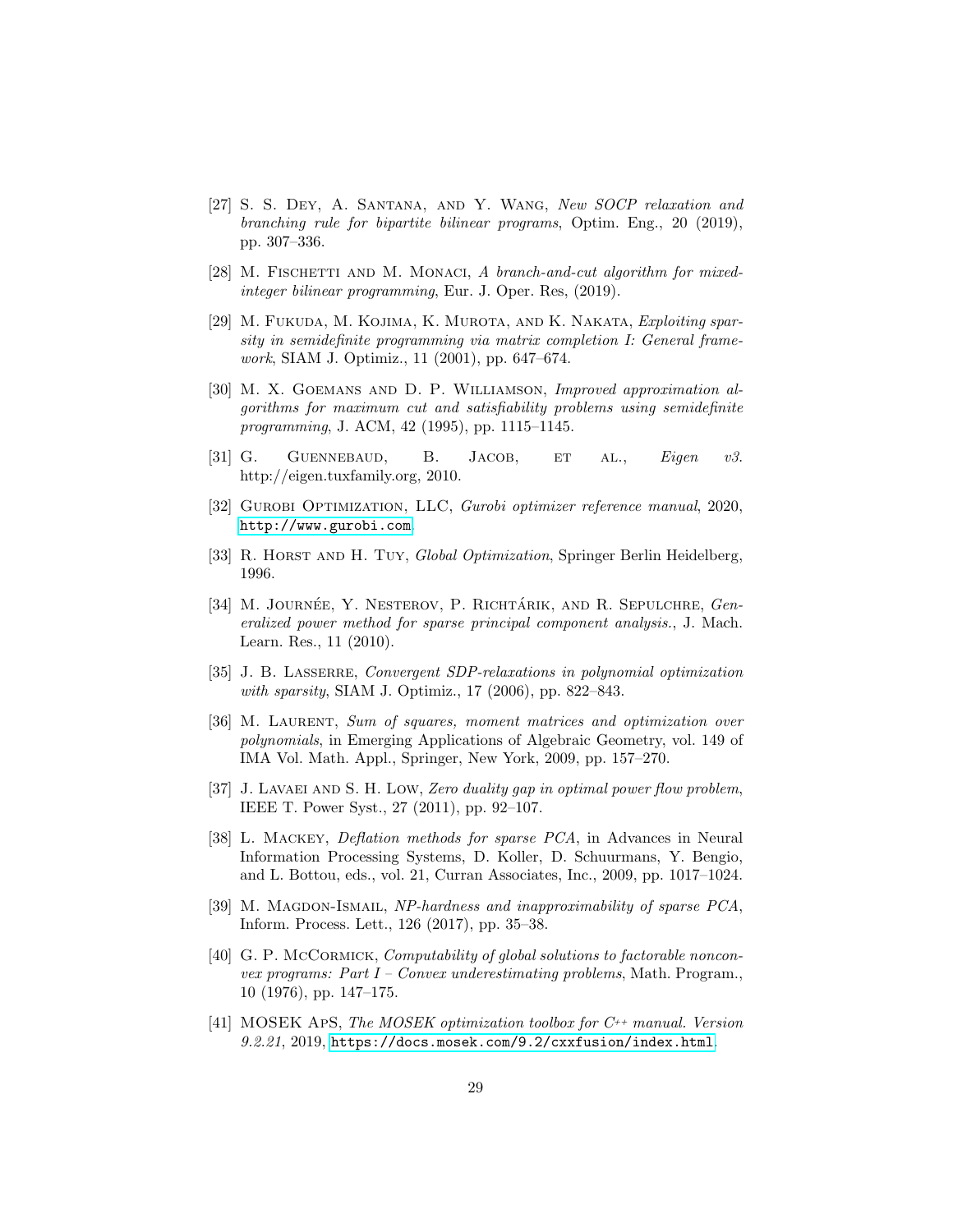- <span id="page-29-0"></span> $[42]$  B. MÜLLER, F. SERRANO, AND A. M. GLEIXNER, Using two-dimensional projections for stronger separation and propagation of bilinear terms, SIAM J. Optim., 30 (2020), pp. 1339–1365.
- <span id="page-29-1"></span>[43] G. MUÑOZ AND F. SERRANO, Maximal quadratic-free sets, in International Conference on Integer Programming and Combinatorial Optimization, Springer, 2020, pp. 307–321.
- <span id="page-29-10"></span>[44] M. PADBERG, The boolean quadric polytope: some characteristics, facets and relatives, Math. Program., 45 (1989), pp. 139–172.
- <span id="page-29-6"></span>[45] A. Qualizza, P. Belotti, and F. Margot, Linear programming relaxations of quadratically constrained quadratic programs, in Mixed Integer Nonlinear Programming, vol. 154 of IMA Vol. Math. Appl., Springer, New York, 2012, pp. 407–426.
- <span id="page-29-11"></span>[46] H. Rahman and A. Mahajan, Facets of a mixed-integer bilinear covering set with bounds on variables, J. Global. Optim., 74 (2019), pp. 417–442.
- <span id="page-29-4"></span>[47] J. K. REID, A sparsity-exploiting variant of the Bartels-Golub decomposition for linear programming bases, Math. Program., 24 (1982), pp. 55–69.
- <span id="page-29-2"></span>[48] A. SANTANA AND S. S. DEY, The convex hull of a quadratic constraint over a polytope, SIAM J. Optim., 30 (2020), pp. 2983–2997.
- <span id="page-29-8"></span>[49] H. D. Sherali and B. M. P. Fraticelli, Enhancing RLT relaxations via a new class of semidefinite cuts, J. Global. Optim., 22 (2002), pp. 233–261.
- <span id="page-29-7"></span>[50] N. Z. Shor, Quadratic optimization problems, Sov. J. Comput. Syst. S.+, 25 (1987), pp. 1–11.
- <span id="page-29-3"></span>[51] M. Tawarmalani, J.-P. P. Richard, and K. Chung, Strong valid inequalities for orthogonal disjunctions and bilinear covering sets, Math. Program., 124 (2010), pp. 481–512.
- <span id="page-29-12"></span>[52] H. Tuy, Concave programming with linear constraints, in Doklady Akademii Nauk, vol. 159, Russian Academy of Sciences, 1964, pp. 32–35.
- <span id="page-29-13"></span>[53] D. VANDENBUSSCHE AND G. NEMHAUSER, A branch-and-cut algorithm for nonconvex quadratic programs with box constraints, Math. Program., 102 (2005), pp. 559–575.
- <span id="page-29-9"></span>[54] M. J. WAINWRIGHT AND M. I. JORDAN, Treewidth-based conditions for exactness of the Sherali-Adams and Lasserre relaxations, Tech. Report 671, University of California, September 2004.
- <span id="page-29-5"></span>[55] M. WALTER, Sparsity of lift-and-project cutting planes, in Operations Research Proceedings 2012, Springer, 2014, pp. 9–14.